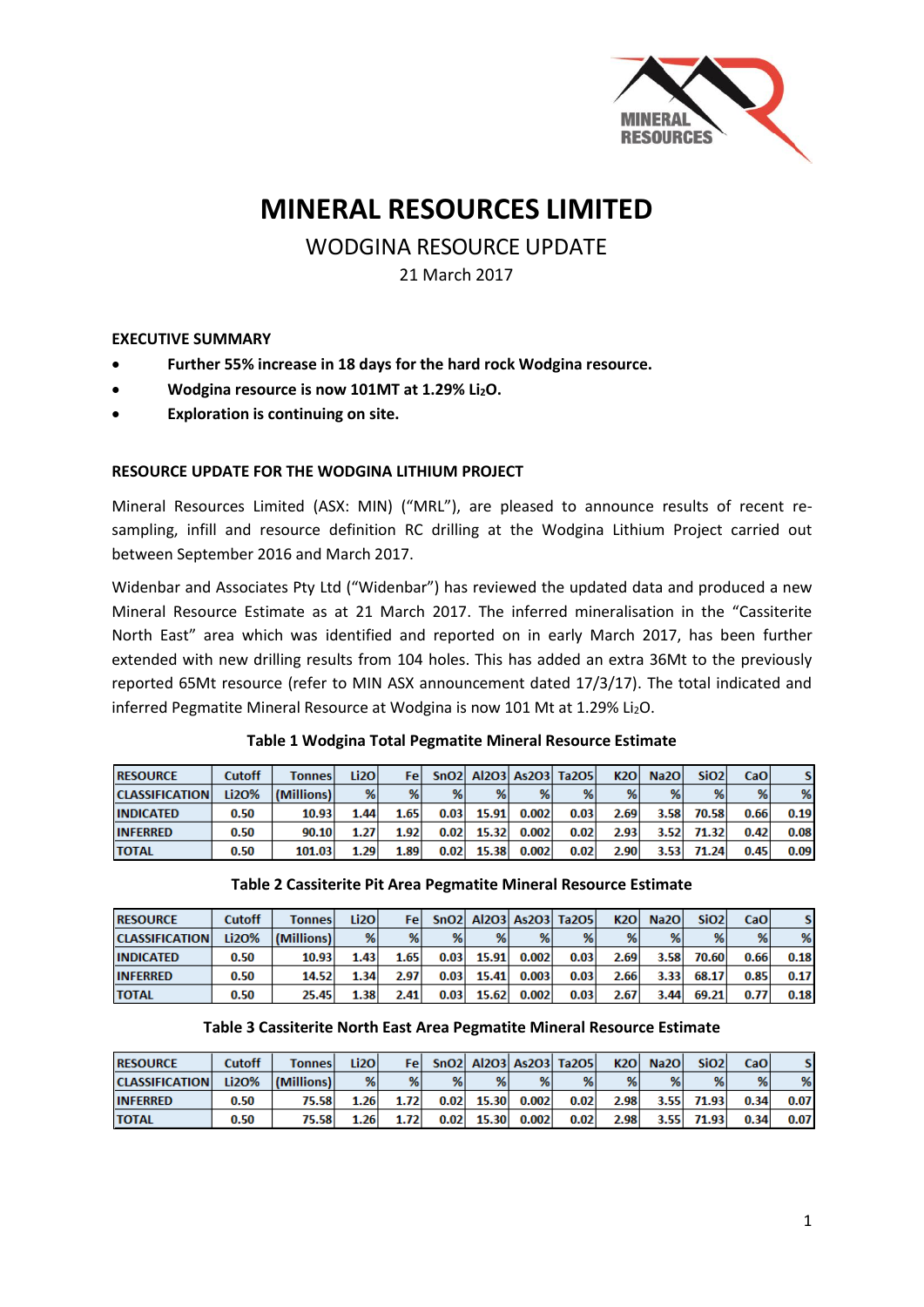

Existing reverse circulation (RC) sample pulps from previous drilling programs at Wodgina have been retrieved from storage and submitted to Nagrom Laboratories for assaying for Li<sub>2</sub>O. A total of 3,390 assays have been received.

In addition, geological logging data from 104 new RC drill holes for a total of 24,270m has been received and used in a revised interpretation at the date of this Mineral Resource Estimate; data from 7,947 new assay intervals has been used in the resource calculation.

The mineralisation outlines (with the newly interpreted Cassiterite North East area show in green), new drill hole locations (red) and historic drill hole locations (black) are shown in figure 1 below.



#### **Figure 1 Drill Hole Locations**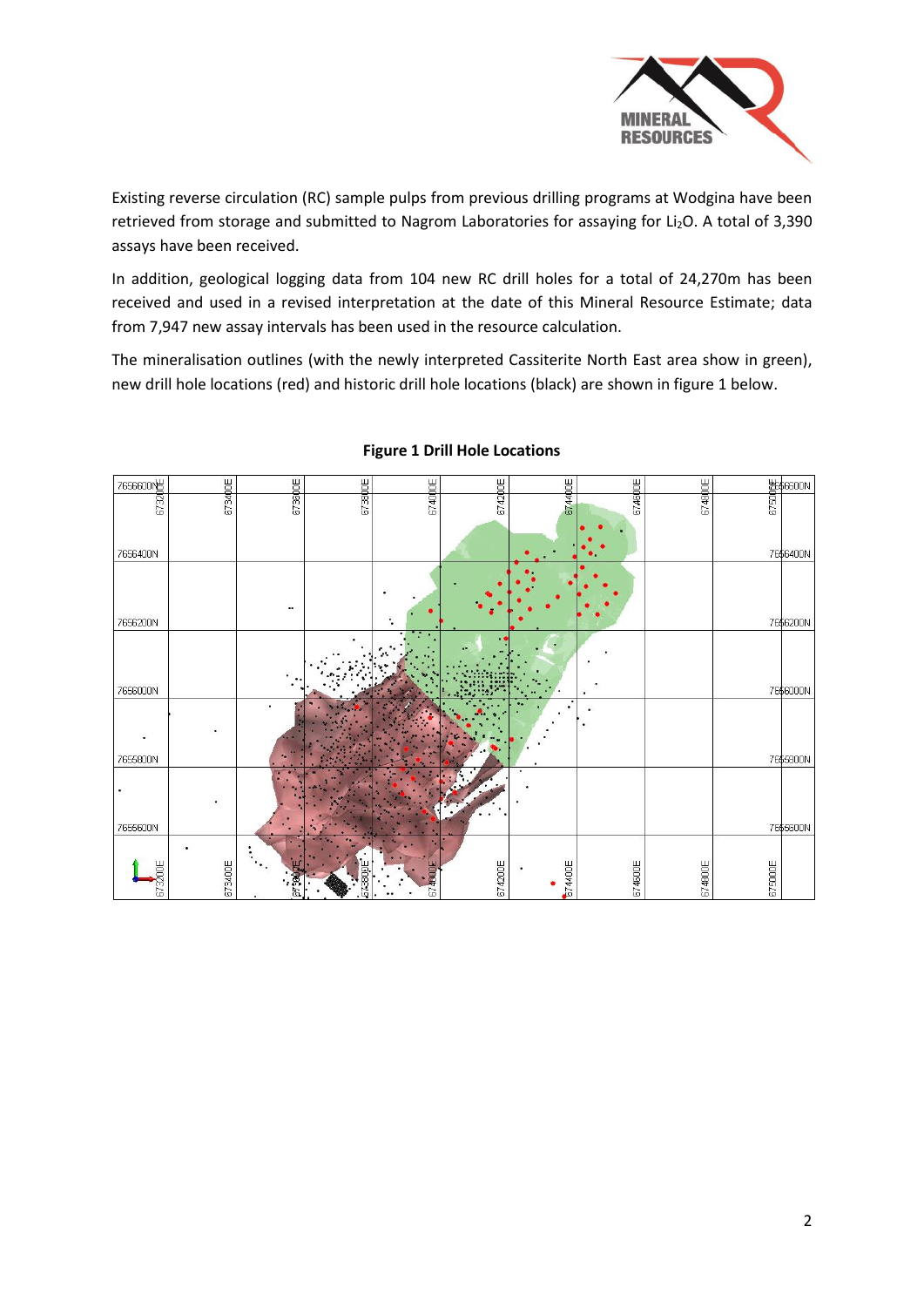

The locations of samples which were re-assayed for  $Li<sub>2</sub>O$  are shown in figure 2 below (black), together with the new drill hole sample locations (red).



## **Figure 2 Sample Locations**

**Figure 3 Wodgina Grade-Tonnage Curve**

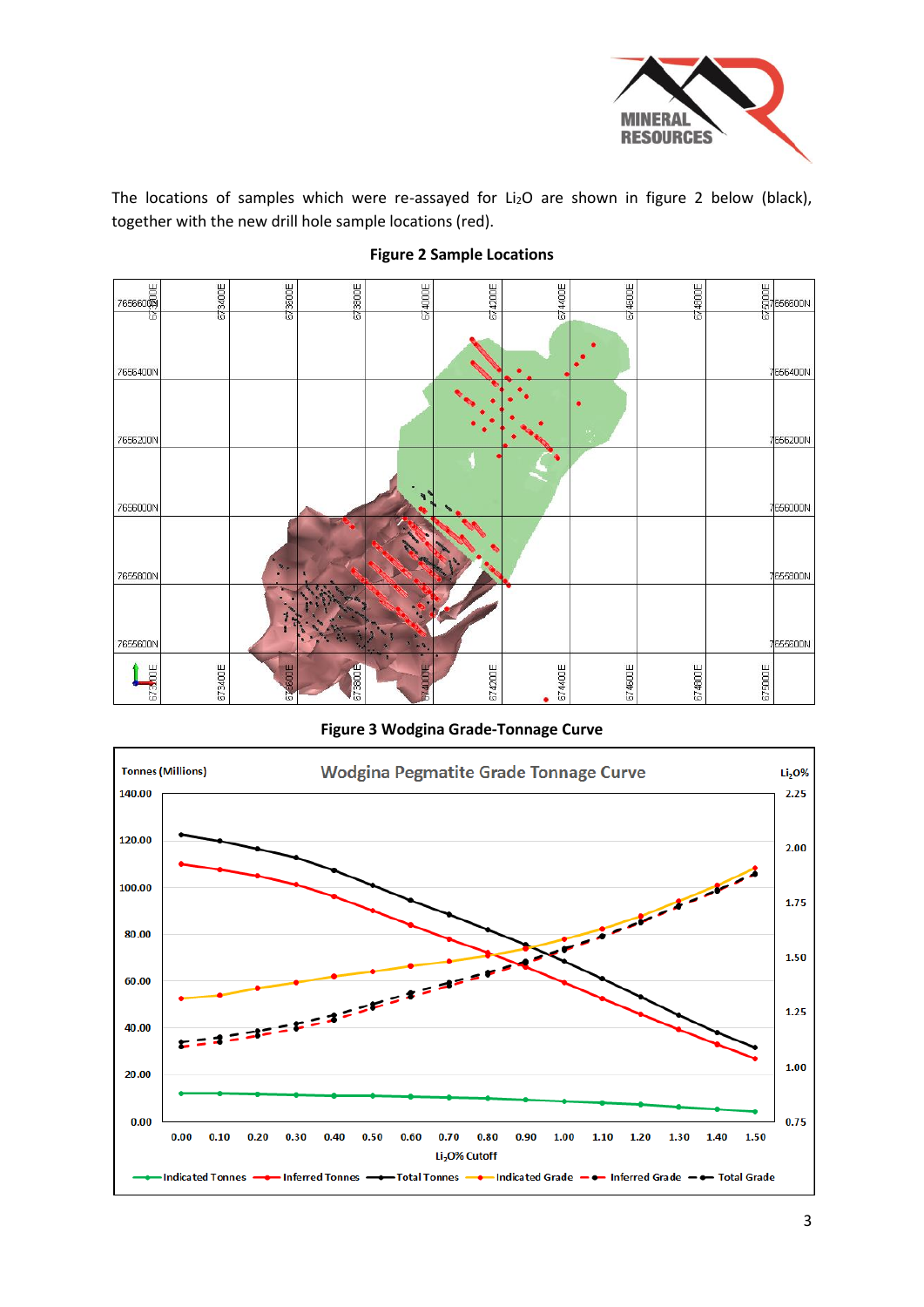

The Wodgina Pegmatites are contained within the former Wodgina Tantalum and Tin Project, located approximately 109km due south of Port Hedland, in the northwest of Western Australia. The Wodgina tantalum processing plant was operated by Global Advanced Metals (GAM) from 1989 to 2012, and the pegmatites have subsequently been discovered to be rich in lithium in the form of spodumene.

The mining operation extracted tantalum bearing pegmatite ores from the Mount Cassiterite and Tinstone open pits. The ores were crushed, milled and fed into the Wodgina plant's advanced gravity separation plant.

With recent increases in both the demand for and the price of lithium, re-assaying of a limited number of in-situ pegmatite samples indicated the potential viability of the extraction of lithium. It was also noted that some of the pegmatites are known to contain spodumene. Subsequently in March-April 2016, a program was instituted to retrieve as many RC pulp samples as possible from storage at Wodgina and re-assay the pegmatite zones for Li<sub>2</sub>O%.

"The pegmatite mined at Mt Cassiterite has the following approximate composition:

- 50% Albite
- 20% K-feldspar
- 15% Spodumene
- 10% Quartz
- 5% Muscovite/Sericite/Zinnwaldite

In addition to minor lepidolite, biotite, fluorite, white beryl and lithium phosphate minerals, with no obvious mineral zoning. The pegmatite is very hard rock, usually fresh at surface, and distinctive in outcrop. K-feldspar and spodumene exist as phenocrysts in a fine-grained (1mm) albite-quartz matrix, which is veined by 10cm thick massive quartz stringers and 1mm thick green sericite-albite veinlets. Texturally the pegmatite is extremely complex, showing evidence of multiple silicification and albitisation events.

QAQC has been carried out by the submission of a series of standards and internal laboratory repeats. Li2O standards represent approximately 1 in 11 samples and laboratory repeats and splits approximately 1 in 10 samples. The QAQC has produced acceptable results.

Database management and validation has been carried out in Micromine 2016 Software; raw Li<sub>2</sub>O ppm data was provided in Excel spreadsheet format by Nagrom Laboratories.

A detailed geological re-interpretation of the pegmatites was carried out by GAM for the Tantalum Mineral Resource Estimate carried out by Cube Consulting in September 2013. Widenbar has subsequently modified this on the basis of the 27 new RC drill holes. An additional 32 holes have been used to define mineralisation outlines at Cassiterite North East, of which 49 currently have assay data available.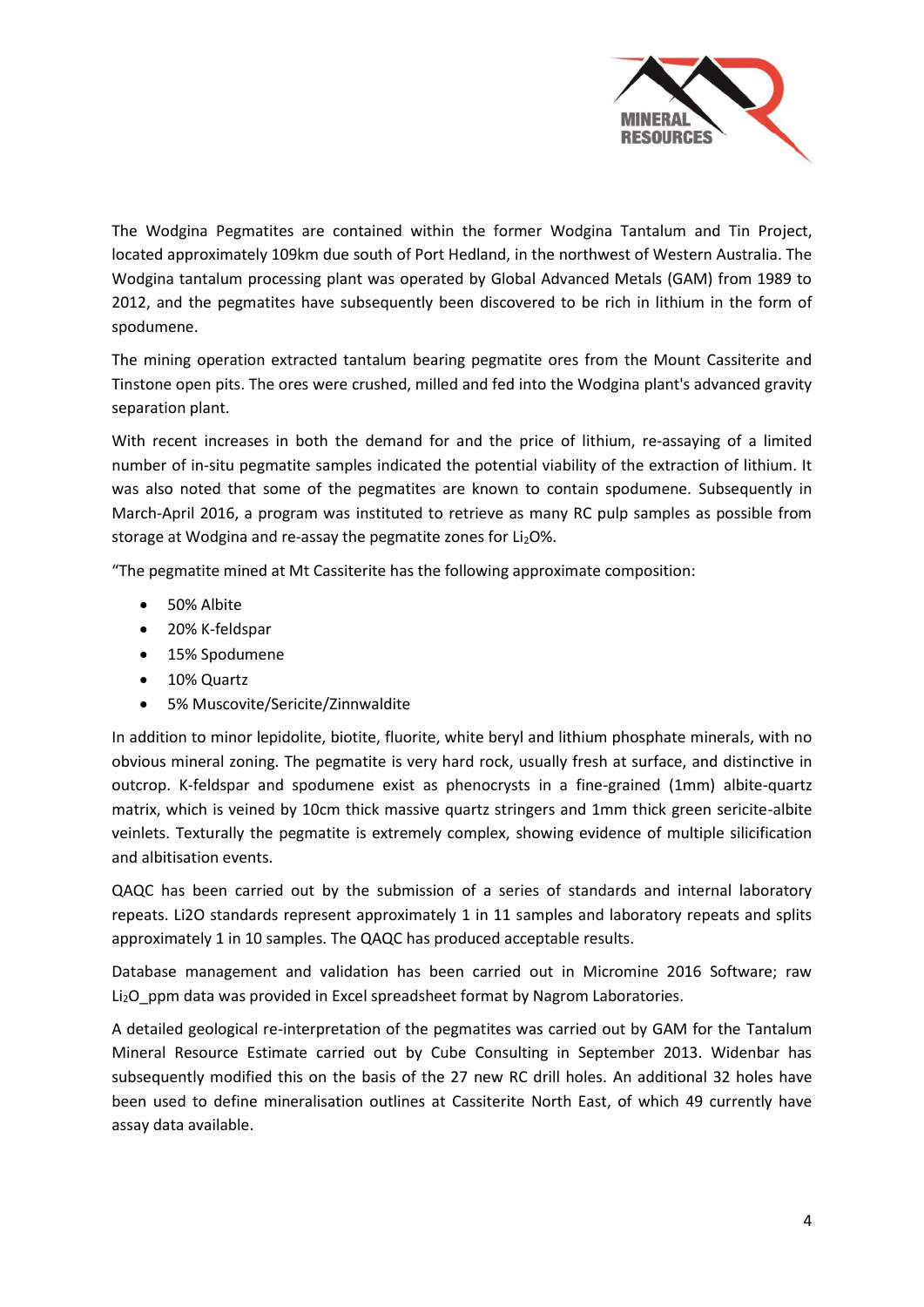

The new Li<sub>2</sub>O data has been flagged with the existing pegmatite geological interpretation and statistical analysis and variography has been carried out. Assay intervals have been composited to 1m composites. A top cut of 4% Li<sub>2</sub>O has been applied to the data.

A Kriging Neighbourhood Analysis study was carried out to optimise parameters for an Ordinary Kriging Resource estimation of Li<sub>2</sub>O. Interpolation has been carried out using an unfolding methodology that allows the search ellipses to vary with the changes in dip and plunge of the pegmatite bodies.

The block model has cell sizes of 5m (East) by 10m (North) by 2.5m (RL), with subcells to 1m x 1m x 0.5m. The block model is rotated 41° to align with the strike of the orebody.

Density data has been reviewed and has been assigned as for the previous 2013 tantalum resource model, based on geology and oxidation state. In practice all of the Li<sub>2</sub>O mineralised pegmatite remaining after mining is fresh.

| Material                      | Density $(t/m^3)$ |
|-------------------------------|-------------------|
| Fill                          | 1.80              |
| Oxide Waste                   | 2.32              |
| <b>Transitional Waste</b>     | 2.80              |
| Fresh Waste                   | 2.96              |
| <b>Oxide Pegmatite</b>        | 2.30              |
| <b>Transitional Pegmatite</b> | 2.53              |
| <b>Fresh Pegmatite</b>        | 2.68              |

#### **Table 2 Density Assignment**

Block model validation has been carried out by drill hole plan and section review of data vs model, by statistical comparison and by sectional and plan swathe plots. All validation methods have produced acceptable results.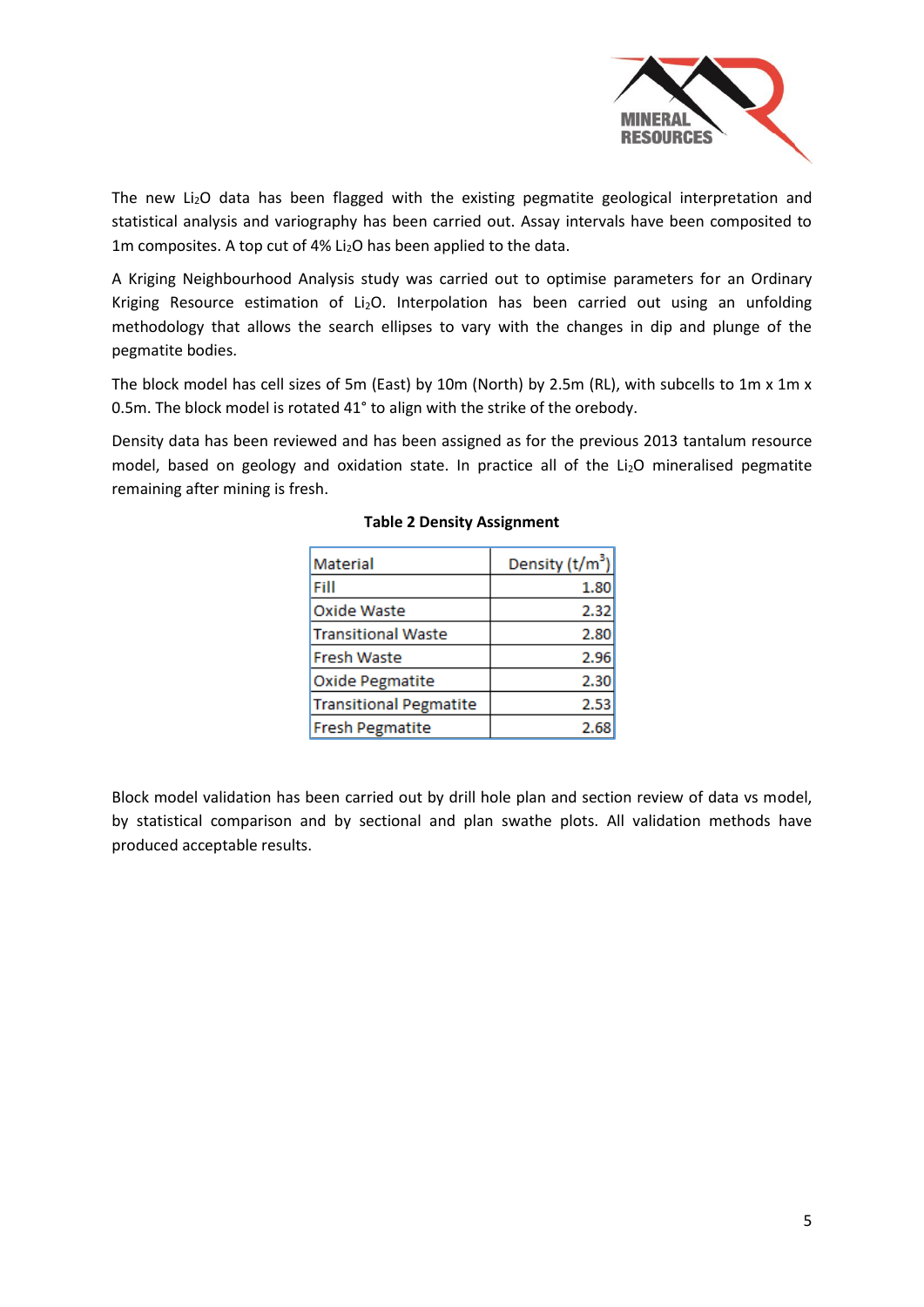



## **Figure 4 Li2O Block Model and Data on Section in Centre of Cassiterite North East Area**

**Figure 5 Li2O Block Model and Data on Section 20275 North**

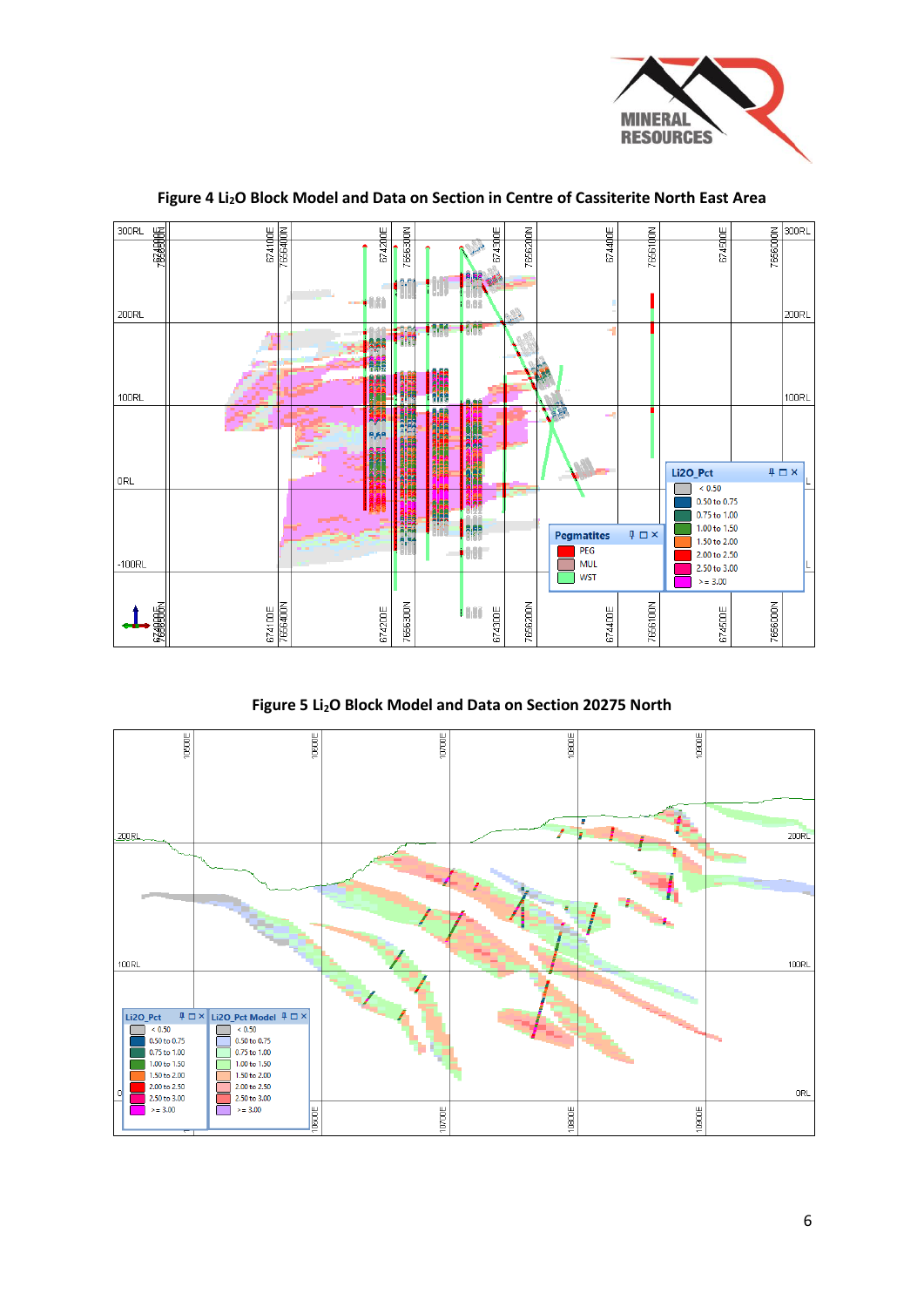

The Mineral Resource has been classified in the indicated and inferred categories, in accordance with the 2012 Australasian Code for Reporting of Mineral Resources and Ore Reserves (JORC Code). A range of criteria has been considered in determining this classification including:

- Grade and geological continuity
- Data quality
- Drill hole spacing
- Modelling technique, including kriging efficiency, kriging variance, number of informing samples and average distance to samples.

Final classification has resulted in the indicated and inferred areas illustrated below; remaining areas have not been classified but remain as target mineralisation.



#### **Figure 6 Resource Classification**

A qualitative risk assessment review has been carried out on the Mineral Resource Estimate, based on the general approach used by resource estimation practitioners and consultants to indicate in relative terms the level of risk or uncertainty that may exist with respect to resource estimation.

Relative levels of risk have been assessed as generally low, occasionally tending towards moderate with respect to certain aspects of the estimation.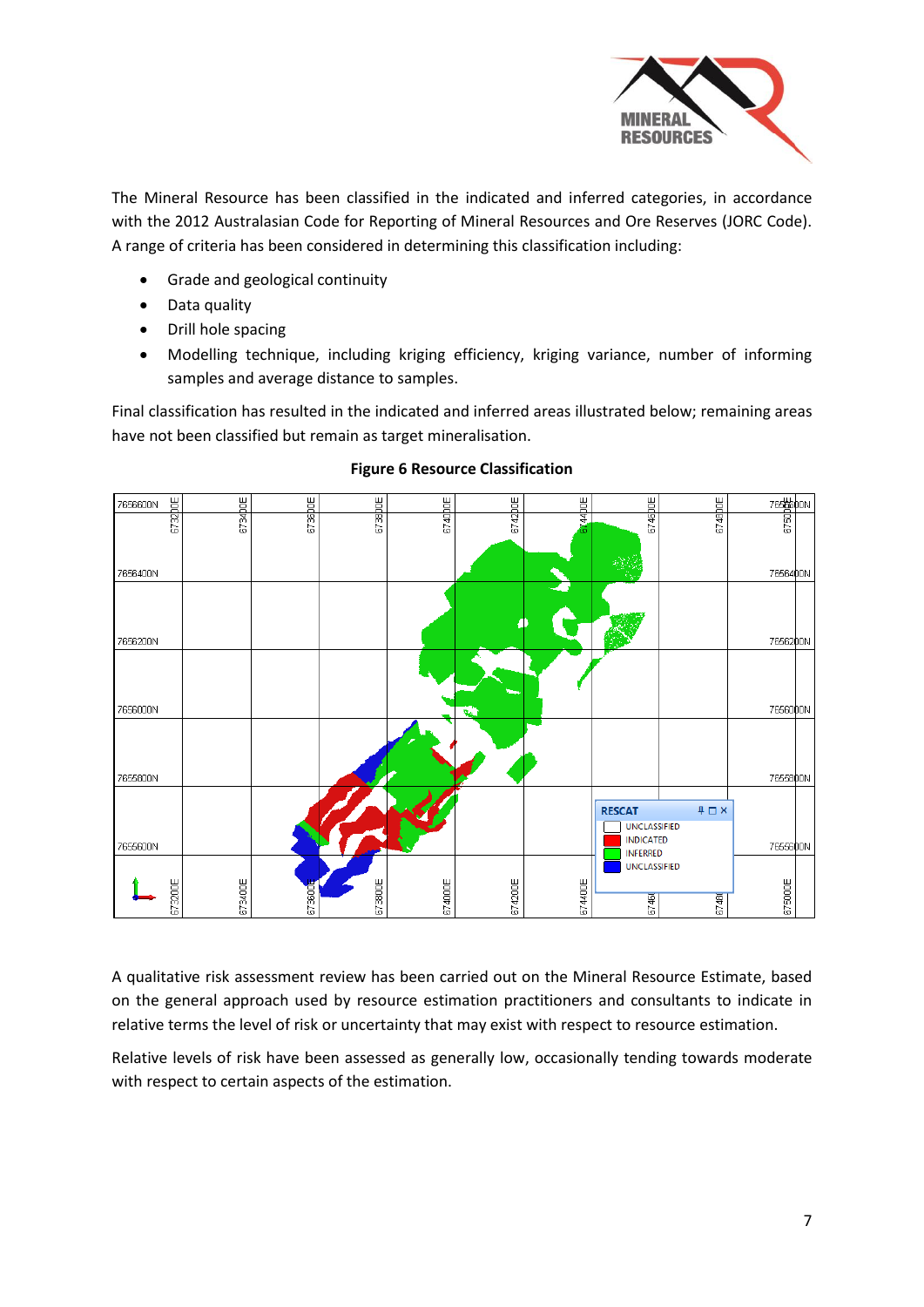

## **COLLAR TABLE FOR RECENT RESOURCE & EXPLORATION AT THE WODGINA PROJECT**

| <b>Hole ID</b>                       | <b>Easting MGA</b> | <b>Northing</b><br><b>MGA</b> | <b>MGARL</b> | <b>Azimuth</b> | <b>Dip</b> | <b>Actual Hole</b><br><b>Length (EOH)</b> | <b>Assays</b><br><b>Returned</b> |
|--------------------------------------|--------------------|-------------------------------|--------------|----------------|------------|-------------------------------------------|----------------------------------|
| CASSITERITE PIT - INFILL RC DRILLING |                    |                               |              |                |            |                                           |                                  |
| <b>WLRC0001</b>                      | 673978             | 7655648                       | 229          | 311            | $-60$      | $\overline{4}$                            | Yes                              |
| <b>WLRC0002</b>                      | 673977             | 7655649                       | 230          | 311            | $-60$      | 214                                       | Yes                              |
| <b>WLRC0003</b>                      | 674002             | 7655706                       | 236          | 311            | $-60$      | 200                                       | Yes                              |
| <b>WLRC0004</b>                      | 673952             | 7655670                       | 230          | 311            | $-60$      | 196                                       | Yes                              |
| <b>WLRC0005</b>                      | 674040             | 7655728                       | 239          | 311            | $-60$      | 190                                       | Yes                              |
| <b>WLRC0006</b>                      | 674329             | 7655461                       | 230          | $\Omega$       | $-90$      | 178                                       | Yes                              |
| <b>WLRC0007</b>                      | 674363             | 7655423                       | 229          | 131            | $-60$      | 127                                       | Yes                              |
| <b>WLRC0008</b>                      | 674002             | 7655758                       | 237          | 311            | $-60$      | 190                                       | Yes                              |
| <b>WLRC0009</b>                      | 674114             | 7655964                       | 230          | 311            | $-60$      | 143                                       | Yes                              |
| <b>WLRC0010</b>                      | 674017             | 7655814                       | 234          | 311            | $-60$      | 250                                       | Yes                              |
| <b>WLRC0011</b>                      | 674082             | 7655924                       | 221          | 311            | $-60$      | 150                                       | Yes                              |
| <b>WLRC0012</b>                      | 674029             | 7655871                       | 229          | 311            | $-60$      | 40                                        | Yes                              |
| WLRC0012a                            | 674031             | 7655871                       | 229          | 311            | $-60$      | 317                                       | Yes                              |
| <b>WLRC0013</b>                      | 673917             | 7655770                       | 200          | 311            | $-60$      | 202                                       | Yes                              |
| <b>WLRC0014</b>                      | 673756             | 7655975                       | 200          | 311            | $-70$      | 118                                       | Yes                              |
| <b>WLRC0015</b>                      | 673754             | 7655976                       | 200          | 131            | $-70$      | 80                                        | Yes                              |
| <b>WLRC0016</b>                      | 673889             | 7655721                       | 200          | 311            | $-60$      | 150                                       | Yes                              |
| <b>WLRC0017</b>                      | 673919             | 7655766                       | 200          | 311            | $-75$      | 167                                       | Yes                              |
| <b>WLRC0018</b>                      | 673933             | 7655822                       | 200          | 311            | $-60$      | 208                                       | Yes                              |
| <b>WLRC0019</b>                      | 673934             | 7655821                       | 200          | 311            | $-80$      | 238                                       | Yes                              |
| <b>WLRC0020</b>                      | 673969             | 7655945                       | 200          | 312            | $-60$      | 154                                       | Yes                              |
| <b>WLRC0021</b>                      | 673866             | 7655747                       | 210          | 311            | $-60$      | 271                                       | Yes                              |
| <b>WLRC0022</b>                      | 673865             | 7655748                       | 210          | 311            | $-50$      | 250                                       | Yes                              |
| <b>WLRC0023</b>                      | 673887             | 7655797                       | 207          | 311            | $-60$      | 6                                         | Yes                              |
| <b>WLRC0024</b>                      | 673890             | 7655795                       | 208          | 311            | $-60$      | 214                                       | Yes                              |
| <b>WLRC0025</b>                      | 673900             | 7655852                       | 200          | 311            | $-60$      | 202                                       | Yes                              |
| <b>WLRC0026</b>                      | 674042             | 7655726                       | 239          | 311            | $-80$      | 184                                       | Yes                              |
| <b>WLRC0027</b>                      | 674053             | 7655948                       | 223          | 311            | $-45$      | 177                                       | Yes                              |
| <b>WLRC0028</b>                      | 674154             | 7655861                       | 250          | 311            | $-60$      | 220                                       | Yes                              |
| <b>WLRC0029</b>                      | 674155             | 7655860                       | 250          | $\Omega$       | $-90$      | 214                                       | Yes                              |
| <b>WLRC0030</b>                      | 674161             | 7655855                       | 251          | 131            | $-60$      | 200                                       | Yes                              |
| <b>WLRC0031</b>                      | 674209             | 7655881                       | 253          | 311            | $-60$      | 232                                       | Yes                              |
| <b>WLRC0032</b>                      | 674139             | 7656309                       | 290          | 311            | $-60$      | 28                                        | Yes                              |
| <b>WLRC0033</b>                      | 674141             | 7656307                       | 290          | 311            | $-60$      | 181                                       | Yes                              |

| <b>Hole ID</b>  | <b>Easting MGA</b>                                                | <b>Northing MGA</b> | <b>MGARL</b> | <b>Azimuth</b> | <b>Dip</b> | <b>Actual Hole</b><br><b>Length (EOH)</b> | <b>Assays</b><br><b>Returned</b> |
|-----------------|-------------------------------------------------------------------|---------------------|--------------|----------------|------------|-------------------------------------------|----------------------------------|
|                 | <b>CASSITERITE NORTH EAST RESOURCE &amp; EXPLORATION DRILLING</b> |                     |              |                |            |                                           |                                  |
| <b>WLRC0034</b> | 674,144                                                           | 7,656,304           | 290          | $\Omega$       | $-90$      | 211                                       | Yes                              |
| <b>WLRC0035</b> | 674,173                                                           | 7,656,280           | 290          | 0              | -90        | 250                                       | Yes                              |
| <b>WLRC0036</b> | 674,203                                                           | 7,656,258           | 290          | $\Omega$       | -90        | 316                                       | Yes                              |
| <b>WLRC0037</b> | 674,235                                                           | 7,656,234           | 289          | $\Omega$       | $-90$      | 316                                       | Yes                              |
| <b>WLRC0039</b> | 674,211                                                           | 7,656,207           | 289          | $\Omega$       | -90        | 310                                       | Yes                              |
| <b>WLRC0040</b> | 674,117                                                           | 7,656,272           | 291          | $\Omega$       | -90        | 220.5                                     | Yes                              |
| <b>WLRC0041</b> | 674,150                                                           | 7,656,253           | 290          | $\Omega$       | -90        | 310                                       | Yes                              |
| <b>WLRC0042</b> | 674.174                                                           | 7,656,337           | 291          | $\Omega$       | -90        | 316                                       | Yes                              |
| <b>WLRC0043</b> | 674,202                                                           | 7,656,313           | 290          | $\Omega$       | -90        | 412                                       | Yes                              |
| WLRC0044        | 674,231                                                           | 7,656,288           | 290          | $\Omega$       | -90        | 376                                       | Yes                              |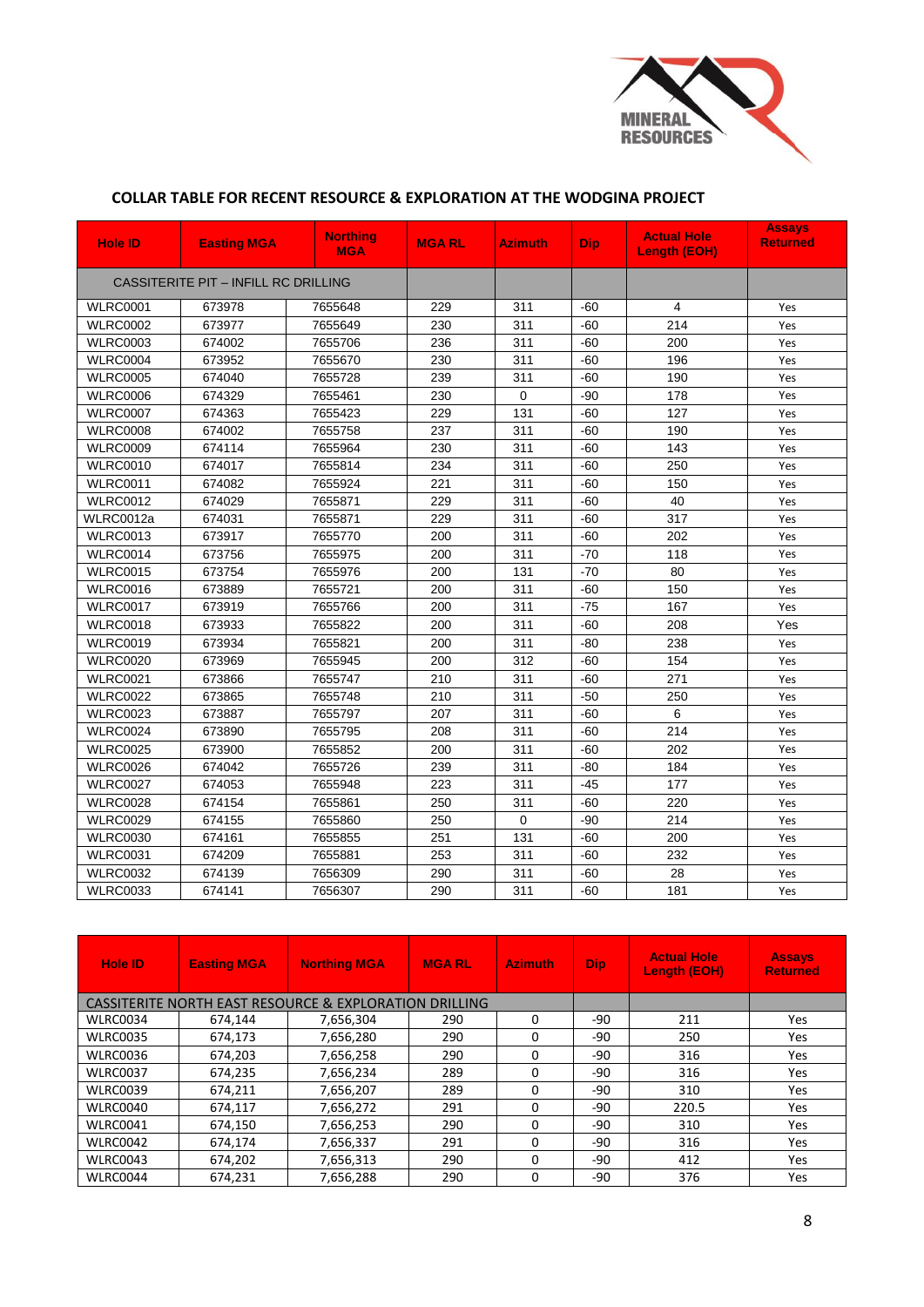

| <b>WLRC0045</b> | 674,262 | 7,656,262 | 289 | 0           | $-90$ | 442                 | Yes            |
|-----------------|---------|-----------|-----|-------------|-------|---------------------|----------------|
| <b>WLRC0046</b> | 674,262 | 7,656,262 | 289 | 131         | $-60$ | 334                 | Yes            |
| <b>WLRC0047</b> | 674,438 | 7,656,467 | 266 | 0           | $-90$ | 424                 | Yes            |
| WLRC0048        | 674,470 | 7,656,503 | 263 | 0           | -90   | 238                 | Yes            |
| <b>WLRC0049</b> | 674,420 | 7,656,444 | 272 | 0           | $-90$ | 244                 | Yes            |
| <b>WLRC0050</b> | 674,393 | 7,656,415 | 274 | 0           | $-90$ | 270                 | Yes            |
| <b>WLRC0051</b> | 674,253 | 7,656,427 | 289 | 0           | $-90$ | 251                 | Yes            |
| <b>WLRC0052</b> | 674,282 | 7,656,404 | 289 | 0           | $-90$ | 322                 | Yes            |
| <b>WLRC0053</b> | 674,224 | 7,656,399 | 290 | 0           | $-90$ | 316                 | Yes            |
| <b>WLRC0054</b> | 674,222 | 7,656,400 | 290 | 311         | $-60$ | 316                 | Yes            |
| <b>WLRC0055</b> | 674,254 | 7,656,372 | 289 | $\pmb{0}$   | $-90$ | 310                 | Yes            |
| <b>WLRC0056</b> | 674,273 | 7,656,350 | 289 | 0           | $-90$ | 364                 | Yes            |
| <b>WLRC0057</b> | 674,198 | 7,656,371 | 291 | 0           | $-90$ | 382                 | Yes            |
| <b>WLRC0058</b> | 674,198 | 7,656,371 | 291 | 311         | $-60$ | 232                 | Yes            |
| <b>WLRC0059</b> | 674,228 | 7,656,344 | 290 | 0           | $-90$ | 376                 | Yes            |
| <b>WLRC0060</b> | 674,258 | 7,656,318 | 290 | 0           | $-90$ | 351                 | Pending        |
| <b>WLRC0061</b> | 674,318 | 7,656,266 | 288 | $\mathbf 0$ | -90   | 350                 | Pending        |
| <b>WLRC0063</b> | 674,117 | 7,656,272 | 291 | 0           | -90   | 379                 | Pending        |
| <b>WLRC0064</b> | 674,461 | 7,656,247 | 275 | 0           | $-90$ | 256                 | Pending        |
| <b>WLRC0065</b> | 674,488 | 7,656,278 | 274 | 0           | $-90$ | 232                 | Pending        |
| <b>WLRC0066</b> | 674,407 | 7,656,305 | 275 | $\mathbf 0$ | $-90$ | 280                 | <b>Pending</b> |
| <b>WLRC0067</b> | 674,381 | 7,656,339 | 275 | $\mathbf 0$ | $-90$ | 227                 | <b>Pending</b> |
| <b>WLRC0068</b> | 674,407 | 7,656,247 | 276 | $\mathbf 0$ | $-90$ | 208                 | <b>Pending</b> |
| <b>WLRC0069</b> | 674488  | 7656278   | 274 | 131         | $-60$ | 264                 | <b>Pending</b> |
| <b>WLRC0070</b> | 674461  | 7656247   | 275 | 131         | $-60$ | 250                 | <b>Pending</b> |
| <b>WLRC0071</b> | 674483  | 7656333   | 273 | 45          | $-60$ | <b>Now drilling</b> | <b>Pending</b> |
| <b>WLRC0101</b> | 674,427 | 7,656,330 | 274 | 0           | $-90$ | 256                 | Pending        |
| <b>WLRC0102</b> | 674,397 | 7,656,356 | 274 | 0           | $-90$ | 220                 | Pending        |
| <b>WLRC0103</b> | 674,484 | 7,656,334 | 273 | 0           | $-90$ | 214                 | Pending        |
| WLRC0104        | 674,431 | 7,656,274 | 275 | 0           | $-90$ | 262                 | Pending        |
| <b>WLRC0105</b> | 674,450 | 7,656,417 | 273 | 0           | -90   | 220                 | Pending        |
| <b>WLRC0106</b> | 674,423 | 7,656,386 | 273 | $\mathbf 0$ | $-90$ | 208                 | Pending        |
| <b>WLRC0107</b> | 674,514 | 7,656,308 | 273 | 0           | $-90$ | 180                 | Pending        |
| <b>WLRC0108</b> | 674,454 | 7,656,360 | 273 | 0           | $-90$ | 202                 | Pending        |
| <b>WLRC0109</b> | 674,415 | 7,656,499 | 267 | 0           | $-90$ | 238                 | Pending        |
| <b>WLRC0110</b> | 674,415 | 7,656,499 | 267 | 311         | $-60$ | 172                 | Pending        |
| <b>WLRC0111</b> | 674,476 | 7,656,447 | 260 | $\mathbf 0$ | $-90$ | 216                 | Pending        |
| <b>WLRC0112</b> | 674,465 | 7,656,453 | 264 | 131         | $-60$ | 274                 | <b>Pending</b> |
| <b>WLRC0113</b> | 674001  | 7656229   | 320 | $\mathbf 0$ | $-90$ | 394                 | <b>Pending</b> |
| <b>WLRC0114</b> | 673970  | 7656257   | 320 | 221         | $-70$ | 406                 | <b>Pending</b> |
| <b>WLRC0115</b> | 673970  | 7656257   | 320 | 41          | $-60$ | 406                 | <b>Pending</b> |
| <b>WLRC0116</b> | 674,171 | 7,656,340 | 291 | 311         | $-60$ | <b>Now drilling</b> | <b>Pending</b> |

\*Holes in blue have been completed since the first exploration ASX announcement on 17/02/2017.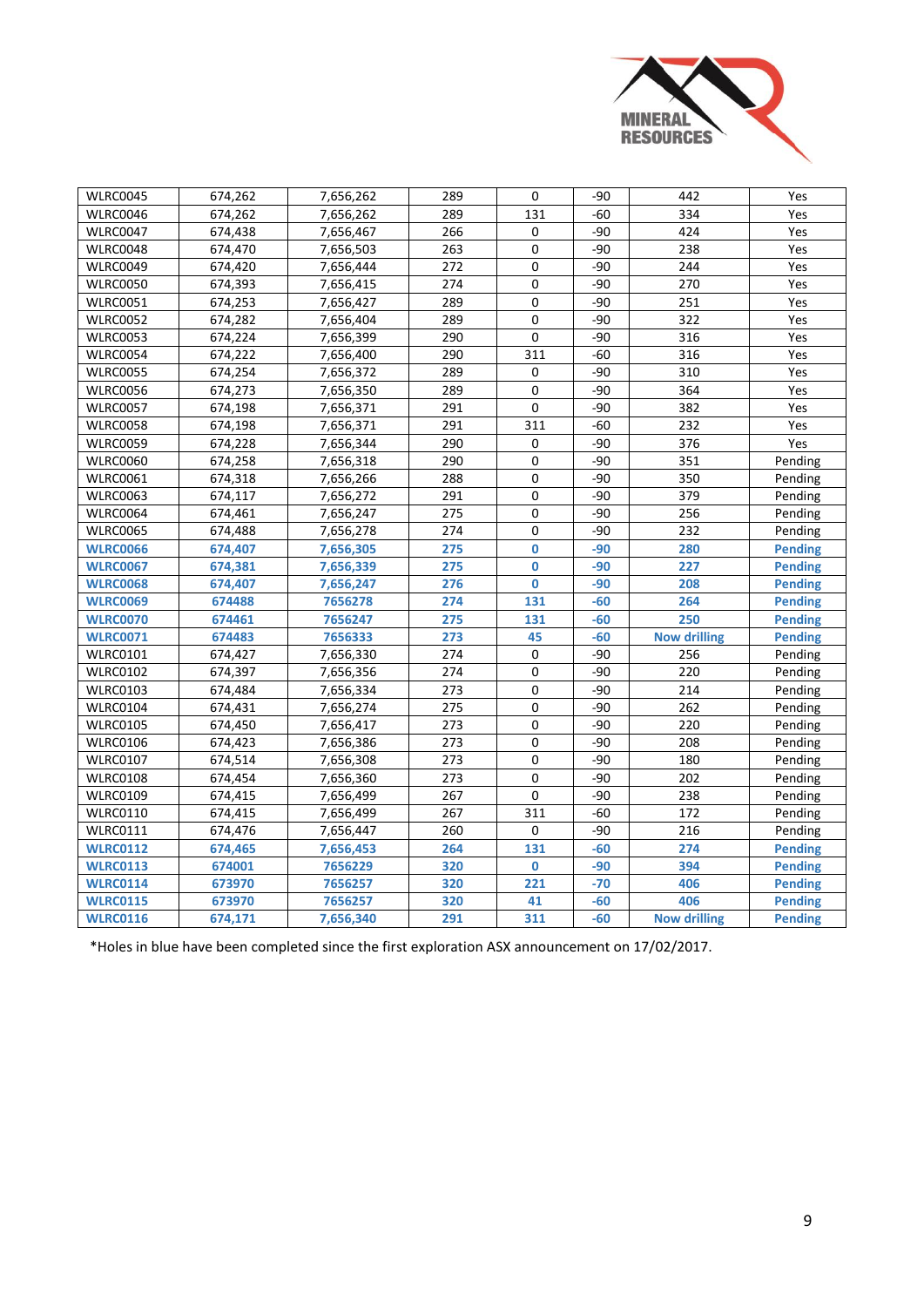

*For further information:*

Bruce Goulds Company Secretary & CFO Mineral Resources Limited T: +61 8 9329 3600 E: [bruce.goulds@mineralresources.com.au](mailto:bruce.goulds@mineralresources.com.au)

#### **COMPETENT PERSON'S STATEMENT**

*The information in this report that relates to Mineral Resources is based on information compiled by Mr Lynn Widenbar, a Competent Person who is a Member of the Australasian Institute of Mining and Metallurgy. Mr Widenbar is a full time employee of Widenbar and Associates Pty Ltd. Mr Widenbar has sufficient experience that is relevant to the style of mineralisation and type of deposit under consideration and to the activity that is being undertaken to qualify as a Competent Person as defined in the 2012 Edition of the 'Australasian Code for Reporting of Exploration Results, Minerals Resources and Ore Reserves'. Mr Widenbar consents to the inclusion in the report of the matters based on his information in the form and context that the information appears.*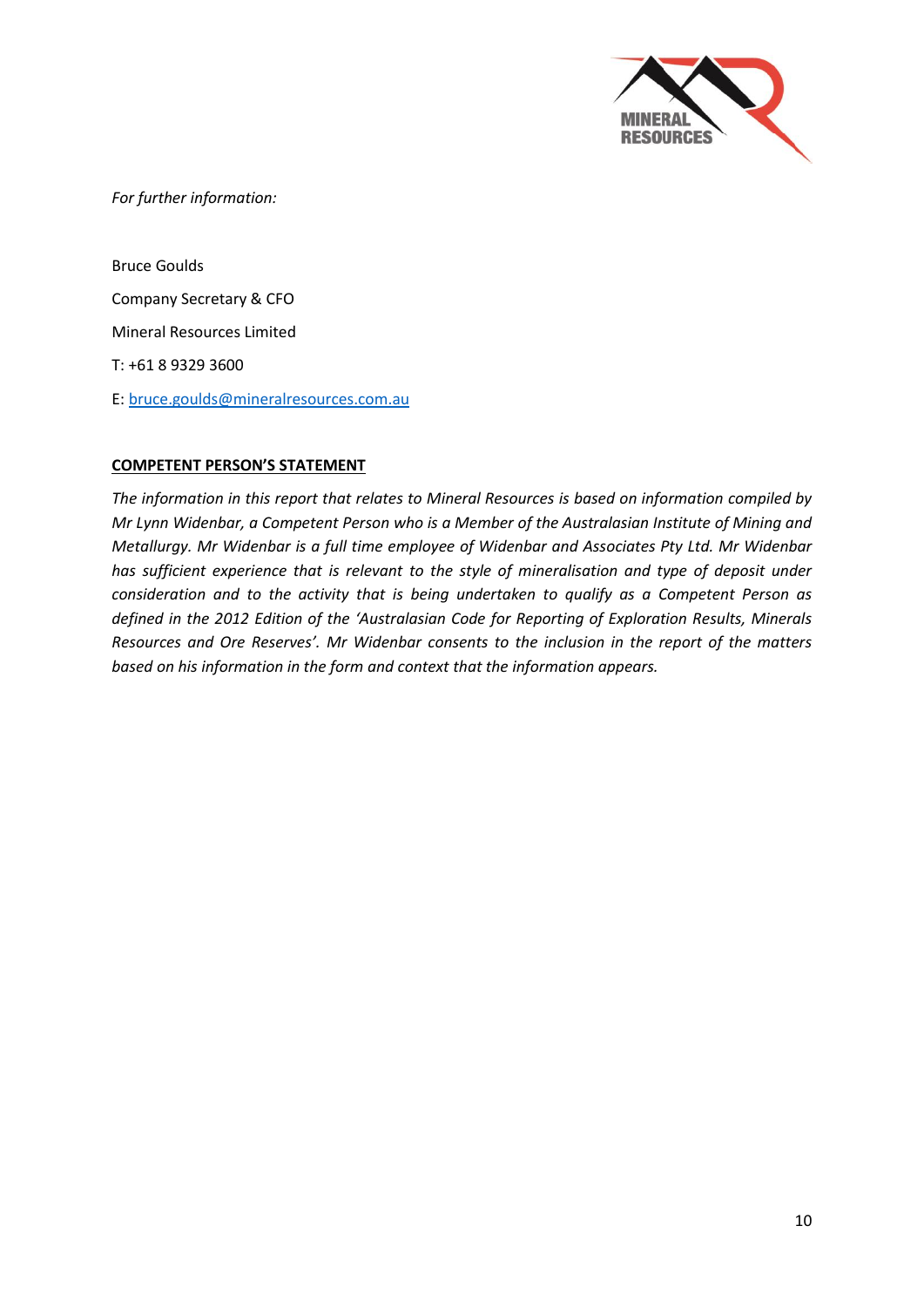

## **JORC Code, 2012 Edition – Table 1**

Note: Table 1 relates to historical drilling, sampling and geological data based on information contained in the MRE Report, prepared by Cube Consulting in September, 2013, and recent exploration drilling completed by MRL from September 2016 to March 2017.

#### **Section 1 Sampling Techniques and Data**

(Criteria in this section apply to all succeeding sections.)

| <b>Criteria</b>                                                | <b>JORC Code explanation</b>                                                                                                                                                                                                                                                                                                                                                                                                                                                                                                                                                                                                                                                                                                                                                                                                                                                                                                                                                                                                                                                                                                                                                                                                                                                                                                                                                                                                                    | <b>Commentary</b>                                                                                                                                                                                                                                                                                                                                                                                                                                                                                                                                                                                                                                                                                                                                                                                                                                                                                                                                                                                                                                                                                                                                                                                                                                                            |
|----------------------------------------------------------------|-------------------------------------------------------------------------------------------------------------------------------------------------------------------------------------------------------------------------------------------------------------------------------------------------------------------------------------------------------------------------------------------------------------------------------------------------------------------------------------------------------------------------------------------------------------------------------------------------------------------------------------------------------------------------------------------------------------------------------------------------------------------------------------------------------------------------------------------------------------------------------------------------------------------------------------------------------------------------------------------------------------------------------------------------------------------------------------------------------------------------------------------------------------------------------------------------------------------------------------------------------------------------------------------------------------------------------------------------------------------------------------------------------------------------------------------------|------------------------------------------------------------------------------------------------------------------------------------------------------------------------------------------------------------------------------------------------------------------------------------------------------------------------------------------------------------------------------------------------------------------------------------------------------------------------------------------------------------------------------------------------------------------------------------------------------------------------------------------------------------------------------------------------------------------------------------------------------------------------------------------------------------------------------------------------------------------------------------------------------------------------------------------------------------------------------------------------------------------------------------------------------------------------------------------------------------------------------------------------------------------------------------------------------------------------------------------------------------------------------|
| <b>Sampling</b><br>techniques<br><b>Drilling</b><br>techniques | Nature and quality of sampling (eg cut channels,<br>$\bullet$<br>random chips, or specific specialised industry<br>standard measurement tools appropriate to the<br>minerals under investigation, such as down hole<br>gamma sondes, or handheld XRF instruments,<br>etc.). These examples should not be taken as<br>limiting the broad meaning of sampling.<br>Include reference to measures taken to ensure<br>$\bullet$<br>sample representivity and the appropriate<br>calibration of any measurement tools or systems<br>used.<br>Aspects of the determination of mineralisation<br>٠<br>that are Material to the Public Report.<br>In cases where 'industry standard' work has been<br>$\bullet$<br>done this would be relatively simple (eg RC<br>drilling was used to obtain 1 m samples from<br>which 3 kg was pulverised to produce a 30 g<br>charge for fire assay'). In other cases more<br>explanation may be required, such as where<br>there is coarse gold that has inherent sampling<br>problems. Unusual commodities or mineralisation<br>types (eg submarine nodules) may warrant<br>disclosure of detailed information.<br>Drill type (eg core, RC, open-hole hammer, rotary<br>$\bullet$<br>air blast, auger, Bangka, sonic, etc.) and details<br>(eg core diameter, triple or standard tube, depth<br>of diamond tails, face-sampling bit or other type,<br>whether core is oriented and if so, by what<br>method, etc.). | Samples have been derived from RC drill hole<br>pulps stored from previous drilling campaigns.<br>Historic RC chip samples were collected at 1m<br>$\bullet$<br>intervals and split with a riffle splitter prior to 2008.<br>RC samples were split with a cone splitter after<br>2008, to produce a sub-sample of 3-5kg for<br>analysis.<br>Samples have also been collected from the MRL<br>drilling campaign conducted between July 2016<br>and March 2017<br>RC - Rig mounted cone splitter used, with<br>$\bullet$<br>samples falling through an inverted cone splitter,<br>splitting the sample in 90/10 ratio. 10% off-split<br>retained in a calico bag. 90% split residue stored<br>on ground. All pegmatite intercepts sampled at 1m<br>intervals plus 2m of adjacent waste sent for lab<br>analysis.<br>Deposits have been sampled by RC drilling.<br>The original database consists of 1,691 holes of<br>which 1,167 holes are RC, 39 holes are diamond<br>and 155 are RAB holes. 330 holes are unknown<br>type.<br>The MRL campaign currently consists of 104 RC<br>holes.<br>Samples for $Li2O$ analysis were taken from<br>relatively recent Historic RC drill holes.<br>RC drilling was carried out using a face sampling<br>hammer and a 142mm diameter bit. |
| <b>Drill sample</b><br>recovery                                | Method of recording and assessing core and chip<br>$\bullet$<br>sample recoveries and results assessed.<br>Measures taken to maximise sample recovery<br>$\bullet$<br>and ensure representative nature of the samples.<br>Whether a relationship exists between sample<br>$\bullet$<br>recovery and grade and whether sample bias<br>may have occurred due to preferential loss/gain<br>of fine/coarse material.                                                                                                                                                                                                                                                                                                                                                                                                                                                                                                                                                                                                                                                                                                                                                                                                                                                                                                                                                                                                                                | Sample recoveries for historic RC and diamond<br>drilling are recorded on original logs but are not<br>available in a digital format.<br>Historic sample recoveries are near 100% in the<br>$\bullet$<br>pegmatite, sample loss mainly occurs in shear<br>zones and occasionally on contacts. Most loss is<br>recorded at the start of holes, near collars.<br>MRL recoveries are almost all logged as 80%.<br>$\bullet$<br>There is a low probability of preferential loss of<br>sample having an effect on the grade of<br>pegmatites.<br>RC - Approximate recoveries are recorded as a<br>percentage based on visual and weight estimates<br>of the sample.<br>There is no known relationship between sample<br>$\bullet$<br>recovery and grade.                                                                                                                                                                                                                                                                                                                                                                                                                                                                                                                          |
| Logging                                                        | Whether core and chip samples have been<br>$\bullet$<br>geologically and geotechnically logged to a level<br>of detail to support appropriate Mineral Resource<br>estimation, mining studies and metallurgical<br>studies.<br>Whether logging is qualitative or quantitative in<br>٠                                                                                                                                                                                                                                                                                                                                                                                                                                                                                                                                                                                                                                                                                                                                                                                                                                                                                                                                                                                                                                                                                                                                                            | All historic holes (diamond & RC) are geologically<br>$\bullet$<br>logged in as much detail as possible. Main rock<br>type is logged and then a secondary rock type if<br>present such as on contacts, mineralisation and<br>any alteration as well as accessory minerals are<br>logged in detail.                                                                                                                                                                                                                                                                                                                                                                                                                                                                                                                                                                                                                                                                                                                                                                                                                                                                                                                                                                           |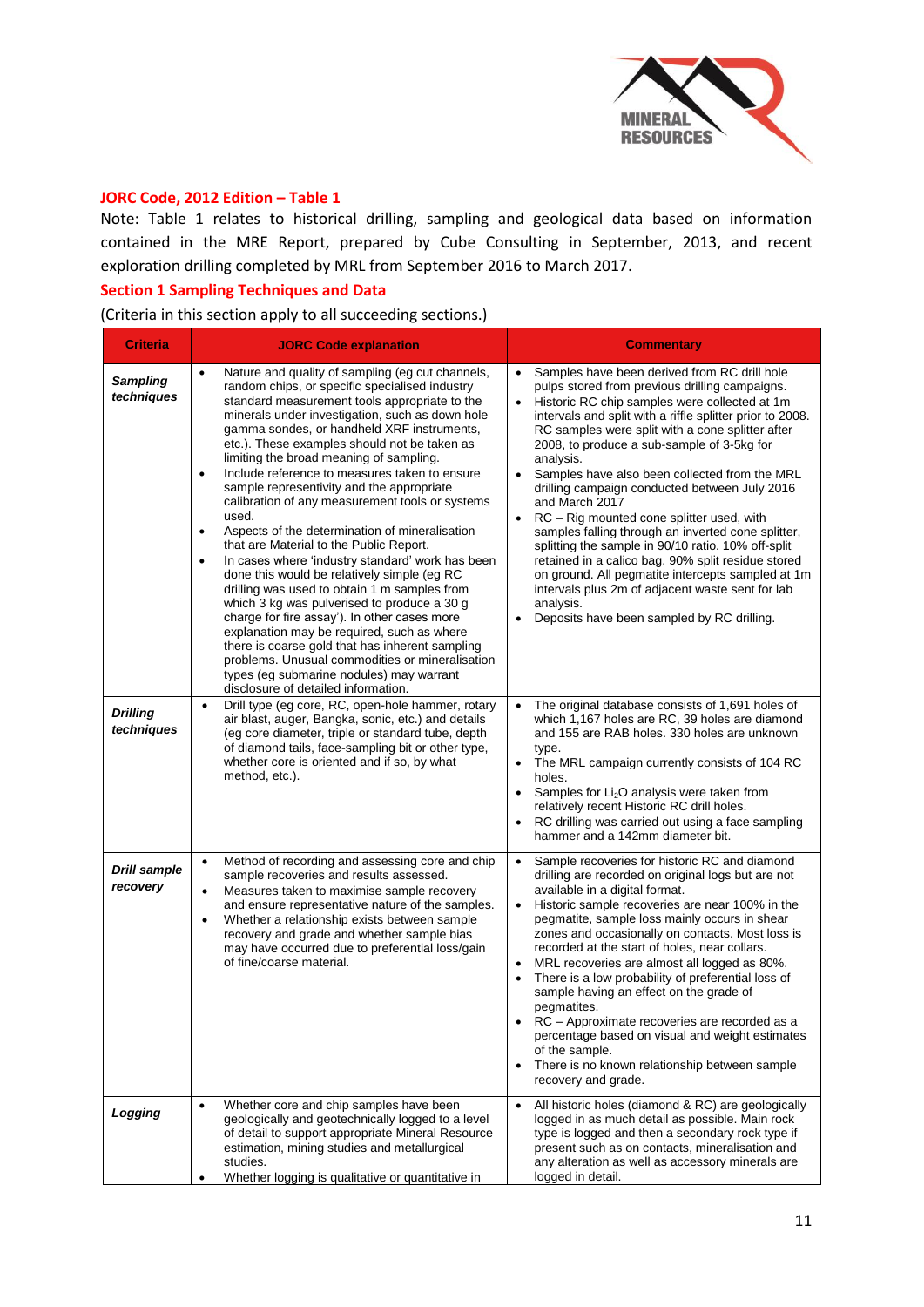

| <b>Criteria</b>                                                  | <b>JORC Code explanation</b>                                                                                                                                                                                                                                                                                                                                                                                                                                                                                                                                                                                                                                                                                                                                                 | <b>Commentary</b>                                                                                                                                                                                                                                                                                                                                                                                                                                                                                                                                                                                                                                                                                                                                                                                                                                                                                                                                                                                                                                                                                                                                                                                                                                                                                                                                                                                                                                                                                                                                                                                                                                                                                                                                                                                                                                                                                                                                                                                                                                                 |
|------------------------------------------------------------------|------------------------------------------------------------------------------------------------------------------------------------------------------------------------------------------------------------------------------------------------------------------------------------------------------------------------------------------------------------------------------------------------------------------------------------------------------------------------------------------------------------------------------------------------------------------------------------------------------------------------------------------------------------------------------------------------------------------------------------------------------------------------------|-------------------------------------------------------------------------------------------------------------------------------------------------------------------------------------------------------------------------------------------------------------------------------------------------------------------------------------------------------------------------------------------------------------------------------------------------------------------------------------------------------------------------------------------------------------------------------------------------------------------------------------------------------------------------------------------------------------------------------------------------------------------------------------------------------------------------------------------------------------------------------------------------------------------------------------------------------------------------------------------------------------------------------------------------------------------------------------------------------------------------------------------------------------------------------------------------------------------------------------------------------------------------------------------------------------------------------------------------------------------------------------------------------------------------------------------------------------------------------------------------------------------------------------------------------------------------------------------------------------------------------------------------------------------------------------------------------------------------------------------------------------------------------------------------------------------------------------------------------------------------------------------------------------------------------------------------------------------------------------------------------------------------------------------------------------------|
|                                                                  | nature. Core (or costean, channel, etc.)<br>photography.<br>The total length and percentage of the relevant<br>$\bullet$<br>intersections logged.                                                                                                                                                                                                                                                                                                                                                                                                                                                                                                                                                                                                                            | MRL holes are logged for lithology, colour,<br>$\bullet$<br>mineralogy, grain size, texture, alteration,<br>weathering and hardness.<br>Oxidation surfaces and weathering are logged.<br>$\bullet$<br>Diamond holes were orientated and core logged<br>for geotechnical qualities.<br>Chip samples have been logged by qualified<br>Geologists to a level of detail sufficient to support<br>a MRE, mining studies and metallurgical studies.<br>RC – logging was carried out on a metre by metre<br>basis and at the time of drilling. All intervals were<br>logged.<br>Logging is qualitative and quantitative.<br>$\bullet$                                                                                                                                                                                                                                                                                                                                                                                                                                                                                                                                                                                                                                                                                                                                                                                                                                                                                                                                                                                                                                                                                                                                                                                                                                                                                                                                                                                                                                    |
| Sub-<br>sampling<br>techniques<br>and sample<br>preparation      | If core, whether cut or sawn and whether quarter,<br>$\bullet$<br>half or all core taken.<br>If non-core, whether riffled, tube sampled, rotary<br>$\bullet$<br>split, etc. and whether sampled wet or dry.<br>For all sample types, the nature, quality and<br>$\bullet$<br>appropriateness of the sample preparation<br>technique.<br>Quality control procedures adopted for all sub-<br>$\bullet$<br>sampling stages to maximise representivity of<br>samples.<br>Measures taken to ensure that the sampling is<br>$\bullet$<br>representative of the in situ material collected,<br>including for instance results for field<br>duplicate/second-half sampling.<br>Whether sample sizes are appropriate to the<br>$\bullet$<br>grain size of the material being sampled. | Historic RC chip samples are collected at 1m.<br>intervals and split with a riffle splitter prior to 2008.<br>RC samples were split with a cone splitter after<br>2008, to separate a sub-sample of 3-5kg for<br>analysis. Occasionally the sample was <1kg but<br>generally at near surface positions.<br>When moist or wet ground conditions were<br>experienced in historic drilling, the cyclone was<br>washed out between each sample and run further<br>to ensure no inter-sample contamination. The rig<br>had a dust collection system that involved the<br>injection of water into the sample pipe before the<br>sample reached the cyclone. This water injection<br>prevented fines being lost out of the top of the<br>cyclone. This system was employed to minimise<br>dust fines being released into the atmosphere in<br>the work area and to minimise the possibility of<br>the sample being positively biased by the loss of<br>the lighter minerals such as quartz, feldspar, and<br>mica, thus effectively concentrating the heavier<br>ore minerals such as tantalite.<br>No core<br>$\bullet$<br>RC - Cyclone mounted cone splitter used.<br>RC chips were dried at 100C. All samples below<br>approximately 4kg were totally pulverised in LM5's<br>to nominally 85% passing a 75um screen. The<br>few samples generated above 4kg were crushed<br>to <6mm and riffle split first prior to pulverisation.<br>The measures taken to ensure the RC sampling is<br>representative of the in situ material collected<br>included the insertion of a duplicate sample at an<br>incidence of 1 in 25.<br>Commercially prepared certified reference<br>materials (CRM) were inserted amongst the drill<br>samples.<br>For RC samples, no formal heterogeneity study<br>has been carried out or nomographed. An informal<br>analysis suggests that the sampling protocols<br>currently in use are appropriate to the<br>mineralisation encountered and should provide<br>representative results. As such sample sizes are<br>considered appropriate. |
| <b>Quality</b><br>оf<br>assay data<br>and<br>laboratory<br>tests | The nature, quality and appropriateness of the<br>$\bullet$<br>assaying and laboratory procedures used and<br>whether the technique is considered partial or<br>total.<br>For geophysical tools, spectrometers, handheld<br>$\bullet$<br>XRF instruments, etc., the parameters used in<br>determining the analysis including instrument<br>make and model, reading times, calibrations<br>factors applied and their derivation, etc.                                                                                                                                                                                                                                                                                                                                         | Li <sub>2</sub> O has been assayed by ICP005 at Nagrom<br>Laboratories.<br>The original RC pulps were subject to stringent<br>QAQC and laboratory preparation procedures and<br>are considered reliable for the purposes for which<br>they are being used.<br>Two standards have been submitted at the rate of<br>approximately 1 in 11 samples, and internal<br>laboratory repeats and splits have been assayed                                                                                                                                                                                                                                                                                                                                                                                                                                                                                                                                                                                                                                                                                                                                                                                                                                                                                                                                                                                                                                                                                                                                                                                                                                                                                                                                                                                                                                                                                                                                                                                                                                                  |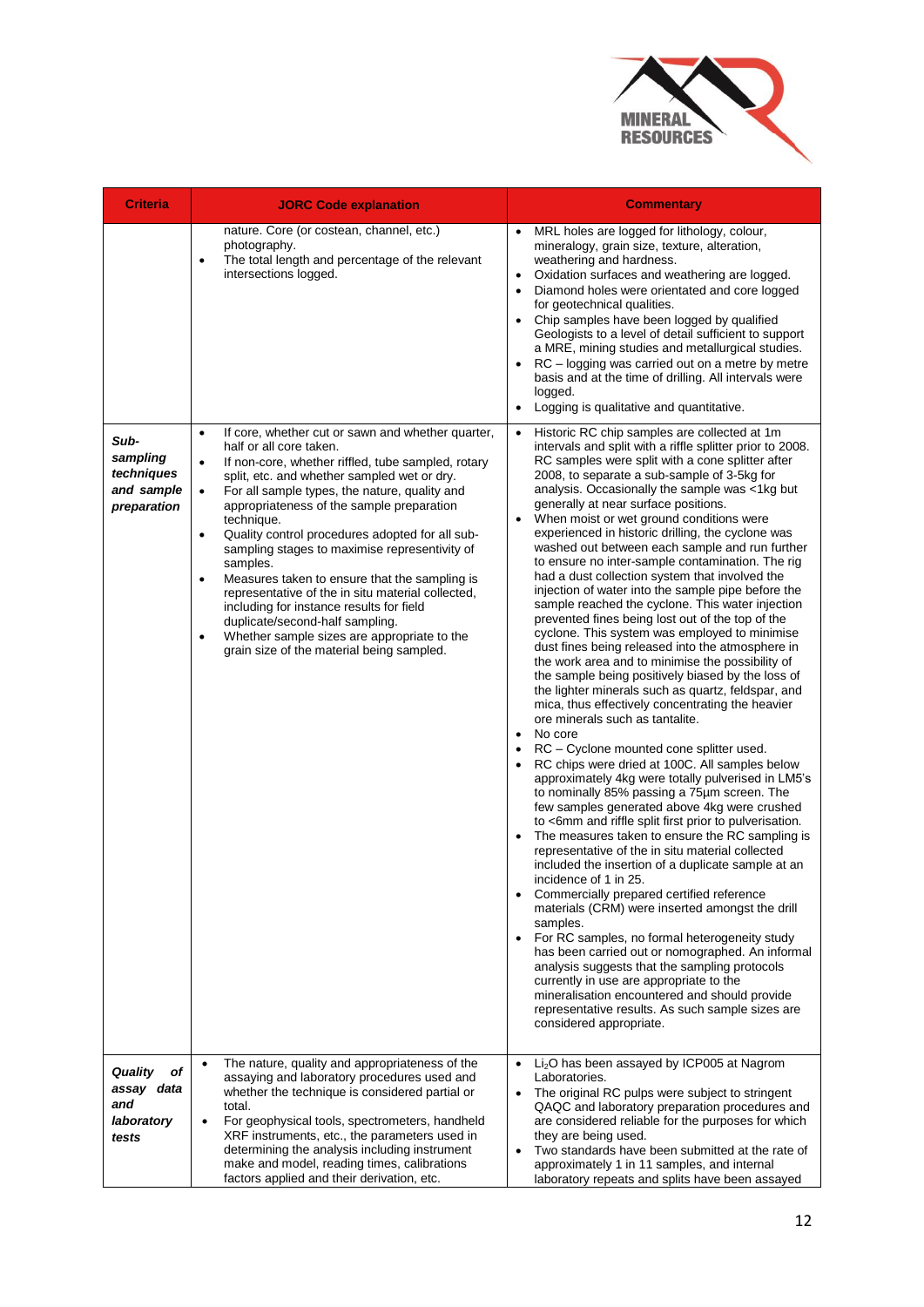

| <b>Criteria</b>                   | <b>JORC Code explanation</b>                                                                                                                                                                                                                                                         | <b>Commentary</b>                                                                                                                                                                                                                                                                                                                                                                                                                                                                                                                                                                                                                                                                                                                                                                                                                                                                                                                                                                                                                                                                                                                                                                                                                                                                                                                                                                                                                                                                                                                                                                                                                                                                                                                  |
|-----------------------------------|--------------------------------------------------------------------------------------------------------------------------------------------------------------------------------------------------------------------------------------------------------------------------------------|------------------------------------------------------------------------------------------------------------------------------------------------------------------------------------------------------------------------------------------------------------------------------------------------------------------------------------------------------------------------------------------------------------------------------------------------------------------------------------------------------------------------------------------------------------------------------------------------------------------------------------------------------------------------------------------------------------------------------------------------------------------------------------------------------------------------------------------------------------------------------------------------------------------------------------------------------------------------------------------------------------------------------------------------------------------------------------------------------------------------------------------------------------------------------------------------------------------------------------------------------------------------------------------------------------------------------------------------------------------------------------------------------------------------------------------------------------------------------------------------------------------------------------------------------------------------------------------------------------------------------------------------------------------------------------------------------------------------------------|
|                                   | Nature of quality control procedures adopted (eg<br>$\bullet$<br>standards, blanks, duplicates, external laboratory<br>checks) and whether acceptable levels of<br>accuracy (ie lack of bias) and precision have<br>been established.                                                | at a rate of 1 in 10.<br>The level of accuracy and precision of the assay<br>determination is considered to be sufficient to form<br>the basis for the resource estimation and is<br>reflected in the Resource classification.<br>The lab QAQC protocols used for the RC drill<br>$\bullet$<br>samples included the insertion of a duplicate<br>sample at an incidence of 1 in 20, one of three<br>types of CRM's at an incidence of 1 in 10, and<br>repeats at an incidence of 1 in 10.<br>No hand held analytical instruments were used in<br>the field.<br>QAQC data is assessed on import into the<br>database and reported yearly.                                                                                                                                                                                                                                                                                                                                                                                                                                                                                                                                                                                                                                                                                                                                                                                                                                                                                                                                                                                                                                                                                            |
| <b>Verification</b>               | • The verification of significant intersections by either<br>independent or alternative company personnel.                                                                                                                                                                           | Some twinned holes were originally drilled, but<br>there are no twins available for the current Li <sub>2</sub> O                                                                                                                                                                                                                                                                                                                                                                                                                                                                                                                                                                                                                                                                                                                                                                                                                                                                                                                                                                                                                                                                                                                                                                                                                                                                                                                                                                                                                                                                                                                                                                                                                  |
| of sampling<br>and<br>assaying    | • The use of twinned holes.<br>• Documentation of primary data, data entry<br>procedures, data verification, data storage (physical<br>and electronic) protocols.                                                                                                                    | assays.<br>Primary data was made available in a validated<br>access database that had been previously used<br>for a JORC 2012 compliant MRE.                                                                                                                                                                                                                                                                                                                                                                                                                                                                                                                                                                                                                                                                                                                                                                                                                                                                                                                                                                                                                                                                                                                                                                                                                                                                                                                                                                                                                                                                                                                                                                                       |
|                                   | • Discuss any adjustment to assay data.                                                                                                                                                                                                                                              | Significant intersections not verified.<br>Sample data is stored using a customised access<br>database using semi-automated or automated<br>data entry. Hard copies of primary data stay in the<br>field during the exploration campaign. To be<br>brought back to the Perth office post campaign for<br>storage.                                                                                                                                                                                                                                                                                                                                                                                                                                                                                                                                                                                                                                                                                                                                                                                                                                                                                                                                                                                                                                                                                                                                                                                                                                                                                                                                                                                                                  |
|                                   |                                                                                                                                                                                                                                                                                      | No adjustments were made to the assay data.                                                                                                                                                                                                                                                                                                                                                                                                                                                                                                                                                                                                                                                                                                                                                                                                                                                                                                                                                                                                                                                                                                                                                                                                                                                                                                                                                                                                                                                                                                                                                                                                                                                                                        |
| <b>Location of</b><br>data points | • Accuracy and quality of surveys used to locate drill<br>holes (collar and down-hole surveys), trenches,<br>mine workings and other locations used in Mineral<br>Resource estimation.<br>• Specification of the grid system used.<br>• Quality and adequacy of topographic control. | All data used in the estimation was in MGA94;<br>$\bullet$<br>elevation is standardised to AHD.<br>Historic collar locations were surveyed by a real-<br>$\bullet$<br>time differential GPS which achieves an accuracy<br>of $\pm$ 0.01m. All down-hole survey data was<br>converted to Wodgina Mine Grid and corrected for<br>magnetic declination.<br>For the 2010 and 2012 RC drilling, all except for a<br>few collapsed holes were gyro surveyed to<br>compare the data. Gyro-derived data was<br>recorded at the surface and 5m intervals down-<br>hole to the end of the hole. Ultimately, the gyro-<br>surveyed data was accepted as the most-accurate<br>of the down-hole surveys and this data was<br>adopted into the database to project the drill hole<br>strings.<br>For earlier (pre-2008) RC drilling programs down-<br>hole surveying took place using a single shot<br>Eastman down-hole camera, equipped with a<br>"high-dip" compass for all vertical holes. For<br>diamond holes survey shots were taken every<br>20m and at the end of hole. The RC holes had<br>camera shots taken at either 40m or 50m<br>intervals, as well as the end of hole. All camera<br>shots were taken inside the 6m stainless steel<br>starter rod.<br>Collar positions were recorded using a hand held<br>GPS. Post-drilling collar positions were recorded<br>using a Differential GPS. The majority of holes<br>were drilled vertically with approximately 10 drilled<br>at $-60^\circ$ .<br>The grid system is MGA Zone 51 (GDA94) for<br>horizontal data and AHD (based on AusGeoid09)<br>for vertical data.<br>Topographic control is from Digital Elevation<br>$\bullet$<br>Contours (DEM) 2016 based on 1m contour data. |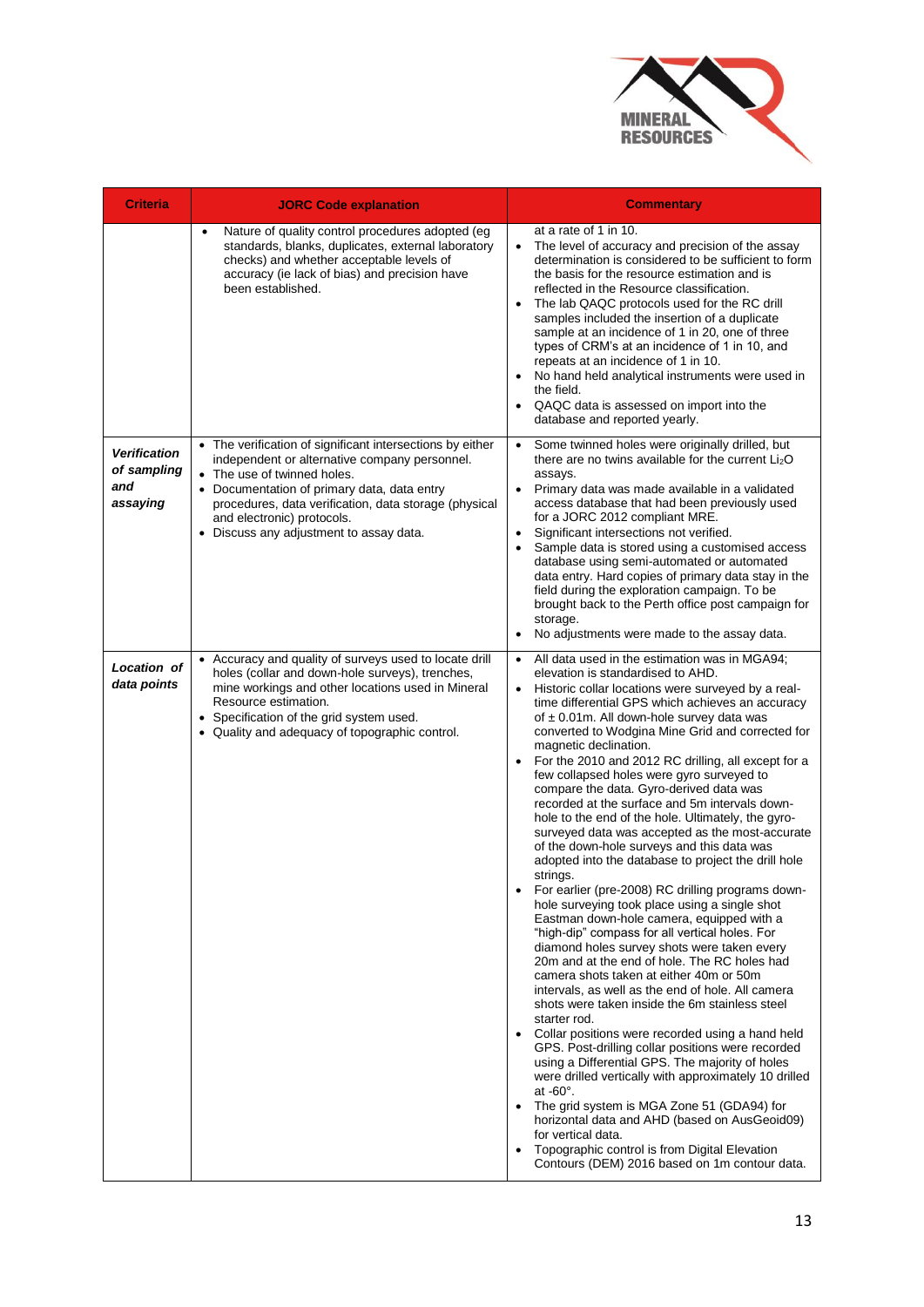

| <b>Criteria</b>                                                               | <b>JORC Code explanation</b>                                                                                                                                                                                                                                                                                                                                                                            | <b>Commentary</b>                                                                                                                                                                                                                                                                                                                                                                                                                                                                                                                                                                                                                                                                                                                                                                                                                                                                                                                                                           |
|-------------------------------------------------------------------------------|---------------------------------------------------------------------------------------------------------------------------------------------------------------------------------------------------------------------------------------------------------------------------------------------------------------------------------------------------------------------------------------------------------|-----------------------------------------------------------------------------------------------------------------------------------------------------------------------------------------------------------------------------------------------------------------------------------------------------------------------------------------------------------------------------------------------------------------------------------------------------------------------------------------------------------------------------------------------------------------------------------------------------------------------------------------------------------------------------------------------------------------------------------------------------------------------------------------------------------------------------------------------------------------------------------------------------------------------------------------------------------------------------|
| Data<br>spacing<br>and<br>distribution                                        | • Data spacing for reporting of Exploration Results.<br>• Whether the data spacing and distribution is<br>sufficient to establish the degree of geological and<br>grade continuity appropriate for the Mineral<br>Resource and Ore Reserve estimation procedure(s)<br>and classifications applied.<br>• Whether sample compositing has been applied.                                                    | Drilling for the historic data at the Cassiterite pit is<br>$\bullet$<br>generally on a 25m by 25m grid, with some infill<br>holes drilled as close as 10m by 10m.<br>Drill spacing for the new infill data to test for Li <sub>2</sub> O<br>$\bullet$<br>is typically 25m x 25m in Cassiterite pit,<br>There was a 200m gap between the two areas<br>with no Li <sub>2</sub> O data. The recent MRL drill program<br>has in-filled the area of missing assays to<br>approximately 50m x 50m.<br>RC holes at Cassiterite NE are generally based on<br>40m x 40m drill spacing.<br>93% of the assays are 1m in length; 1m<br>composites have been calculated for resource<br>estimation.<br>The data spacing and distribution is sufficient to<br>establish geological and or grade continuity<br>appropriate for future mineral resource and<br>classifications to be applied.<br>RC samples are composited to 1m through the<br>mineralisation and two metres either side. |
| <b>Orientation</b><br>of data in<br>relation<br>to<br>geological<br>structure | Whether the orientation of sampling achieves<br>unbiased sampling of possible structures and the<br>extent to which this is known, considering the<br>deposit type.<br>If the relationship between the drilling orientation<br>$\bullet$<br>and the orientation of key mineralised structures<br>is considered to have introduced a sampling bias,<br>this should be assessed and reported if material. | More than half the historic holes are drilled vertical<br>and the rest varies between -50° and -80°, drilled<br>to the east and west. The mineralised pegmatites<br>are predominantly interpreted to be a series of flat<br>to shallow west and east dipping lenses (on the<br>Wodgina local grid). Holes have been orientated<br>accordingly to intersect the mineralised<br>pegmatites perpendicular where possible. A set of<br>near vertical pegmatites interpreted in the western<br>margin of the deposit have been less optimally<br>drilled and the classification reflects this.<br>The orientation of sampling is designed to be<br>perpendicular to the main mineralisation trends<br>where possible. MRL holes are predominantly<br>drilled at -60° or -90° so as to intersect the local<br>pegmatites at approximately right angles.<br>The orientation achieves unbiased sampling of all<br>possible mineralisation and the extent to which<br>this is known. |
| <b>Sample</b><br>security                                                     | The measures taken to ensure sample security.<br>$\bullet$                                                                                                                                                                                                                                                                                                                                              | The historic RC samples were sourced on site<br>$\bullet$<br>from storage containers.<br>Sample security is not considered an issue.<br>RC - All samples are bagged in numbered calico<br>bags, grouped into larger tied polyweave bags,<br>and placed in a large bulka bag with a sample<br>submission sheet. The bulka bags are transported<br>via freight truck to Perth, with consignment note<br>and receipted by external laboratory (NAGROM).<br>All sample submissions are documented and all<br>$\bullet$<br>assays are returned via email.<br>Sample pulp splits are stored in MRL facilities.<br>$\bullet$                                                                                                                                                                                                                                                                                                                                                       |
| <b>Audits</b><br>or<br>reviews                                                | The results of any audits or reviews of sampling<br>$\bullet$<br>techniques and data.                                                                                                                                                                                                                                                                                                                   | Sampling procedures have been reviewed as part<br>$\bullet$<br>of the current MRL process and are considered<br>adequate by the Competent Person.<br>All recent sample data has been reviewed<br>internally by MRL Geologists.<br>No external audits have been carried out on the<br>$\bullet$<br>sample data.                                                                                                                                                                                                                                                                                                                                                                                                                                                                                                                                                                                                                                                              |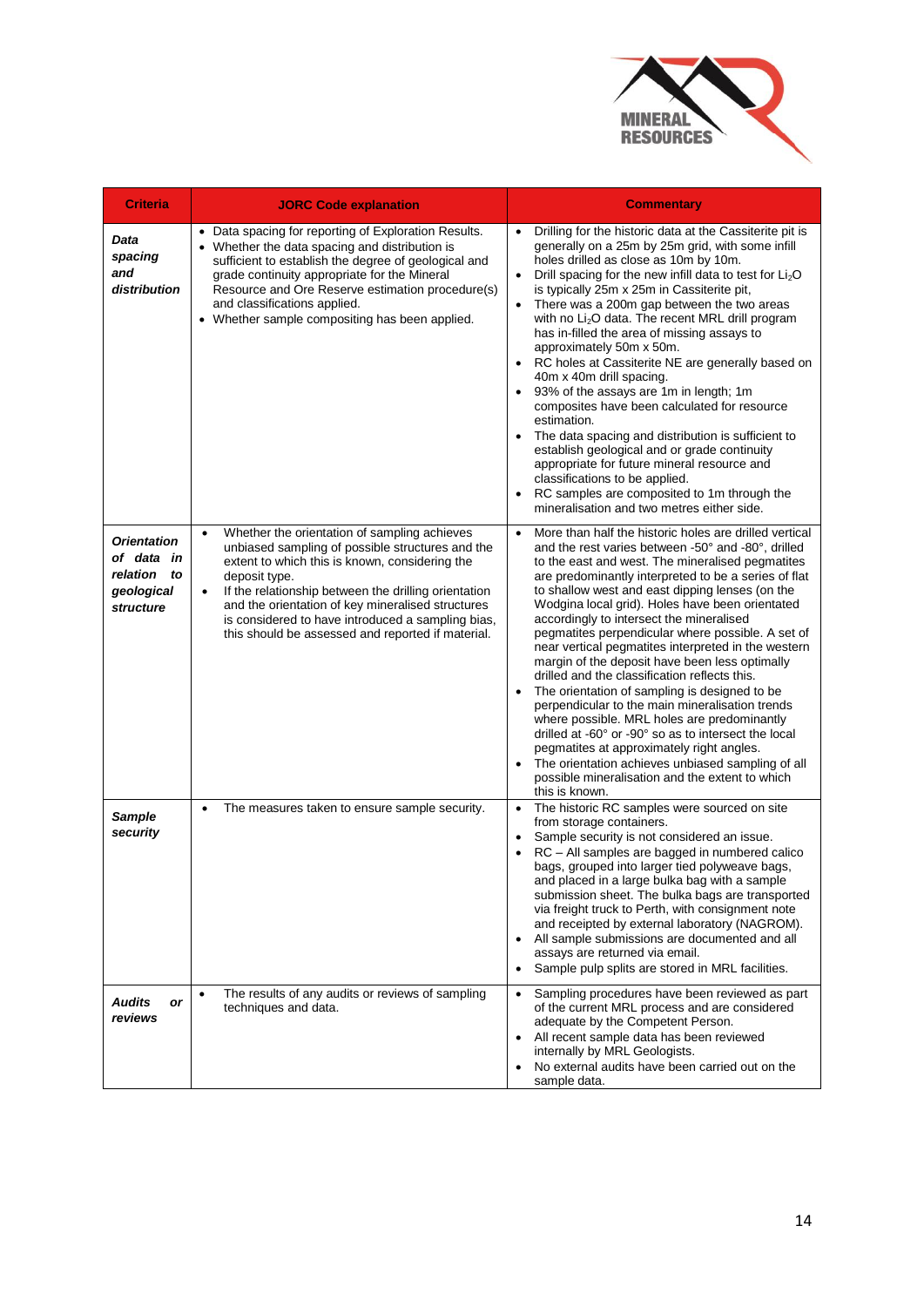

# **Section 2 Reporting of Exploration Results**

(Criteria listed in the preceding section also apply to this section.)

| <b>Criteria</b>                                            | <b>JORC Code explanation</b>                                                                                                                                                                                                                                                                                                                                                                                                                               | <b>Commentary</b>                                                                                                                                                                                                                                                                                                                                                                                                                                                                                                                                                                                                                                                                                                                                                                                                                                                                                                                                                                                                                                                                                                                                                                                                                                                                                                                                                                                                                                                                                                                                                                                                                                                                                                                                                                               |
|------------------------------------------------------------|------------------------------------------------------------------------------------------------------------------------------------------------------------------------------------------------------------------------------------------------------------------------------------------------------------------------------------------------------------------------------------------------------------------------------------------------------------|-------------------------------------------------------------------------------------------------------------------------------------------------------------------------------------------------------------------------------------------------------------------------------------------------------------------------------------------------------------------------------------------------------------------------------------------------------------------------------------------------------------------------------------------------------------------------------------------------------------------------------------------------------------------------------------------------------------------------------------------------------------------------------------------------------------------------------------------------------------------------------------------------------------------------------------------------------------------------------------------------------------------------------------------------------------------------------------------------------------------------------------------------------------------------------------------------------------------------------------------------------------------------------------------------------------------------------------------------------------------------------------------------------------------------------------------------------------------------------------------------------------------------------------------------------------------------------------------------------------------------------------------------------------------------------------------------------------------------------------------------------------------------------------------------|
| <b>Mineral</b><br>tenement and<br>land<br>tenure<br>status | $\bullet$<br>Type, reference name/number, location and<br>ownership including agreements or material<br>issues with third parties such as joint ventures,<br>partnerships, overriding royalties, native title<br>interests, historical sites, wilderness or national<br>park and environmental settings.<br>The security of the tenure held at the time of<br>reporting along with any known impediments to<br>obtaining a licence to operate in the area. | The drilling is located on M45/50-I and M45/365-<br>$\bullet$<br>I held in the name of Wodgina Lithium a 100%<br>subsidiary of MRL. M45/50-I is not up for<br>renewal until 2026 and M45/365-I is not up for<br>renewal until 2030. The tenements were<br>previously wholly owned by Global Advanced<br>Metals Wodgina Pty Ltd (formerly Talison<br>Wodgina Pty Ltd).<br>Wodgina is located wholly within Mining Licence<br>$\bullet$<br>M45/50, M45/353, M45/383 & M45/887.<br>The tenements are within the Karriyarra native<br>$\bullet$<br>title claim and are subject to the Land Use<br>Agreement dated March 2001 between the<br>Karriyarra People and Gwalia Tantalum Ltd<br>(now Global Advanced Metals & superceded by<br>Wodgina Lithium).<br>The tenement is in good standing and no known<br>impediments exist.                                                                                                                                                                                                                                                                                                                                                                                                                                                                                                                                                                                                                                                                                                                                                                                                                                                                                                                                                                    |
| <b>Exploration</b><br>done by other<br>parties             | Acknowledgment and appraisal of exploration by<br>$\bullet$<br>other parties.                                                                                                                                                                                                                                                                                                                                                                              | The original proponent of the project, Pan West<br>$\bullet$<br>Tantalum Pty Ltd, began mining and processing<br>tantalite ore at Wodgina in August 1989, from<br>the Wodgina open pit.<br>Drilling at Mt Cassiterite has been carried out by<br>$\bullet$<br>a number of different drilling contractors and by<br>a variety of different methods over the years.<br>Drilling carried out by the Pan West JV included<br>3,825m of air track; 1,145m of RC drilling and<br>204m of diamond drilling.<br>Since Sons of Gwalia Ltd purchased the project<br>$\bullet$<br>in 1995, six development-drilling programs have<br>been completed at Mt Cassiterite. The first, in<br>1996, involved a track mounted RC rig<br>completing a 3,464m drilling program, a<br>resource extension program during 1998-99<br>comprised 17,586m of RC drilling and 2,225m of<br>diamond drilling, a further resource extension<br>program in 2001 comprised 18,694m of RC<br>drilling, A RC infill-drilling program in Mt<br>Tinstone area was commenced in February<br>2002 and totalled 5,432m, further resource<br>drilling was conducted in 2002/03 consisting of<br>12,805m of RC drilling, as a result of this<br>program, an infill-drilling program was carried<br>out which targeted the East Ridge mining area,<br>which totalled 2,948m.<br>Additional resource drilling, completed in March<br>2004, consisted of 3,866m RC drilling and later<br>infill-drilled for a total of 12,930m.<br>MRL has carried out RC drilling of 104 holes<br>between September 2016 and March 2017 for a<br>total of 20,418m.<br>59 of these holes for a total of 13,753m have<br>assay data at the date of this MRE.<br>All exploration during the current reporting<br>$\bullet$<br>period was carried out by MRL. |
| Geology                                                    | Deposit type, geological setting and style of<br>$\bullet$<br>mineralisation.                                                                                                                                                                                                                                                                                                                                                                              | The 3600-2800Ma North Pilbara basement<br>$\bullet$<br>terrane consists of a series of ovoid multiphase<br>granitoid-gneiss domes bordered by sinuous<br>synformal to monoclinal greenstone belts.<br>The Wodgina Greenstone Belt is a north to<br>$\bullet$<br>northeast plunging synclinal structure 25km long<br>and 5km wide, preserved as a roof pendant                                                                                                                                                                                                                                                                                                                                                                                                                                                                                                                                                                                                                                                                                                                                                                                                                                                                                                                                                                                                                                                                                                                                                                                                                                                                                                                                                                                                                                   |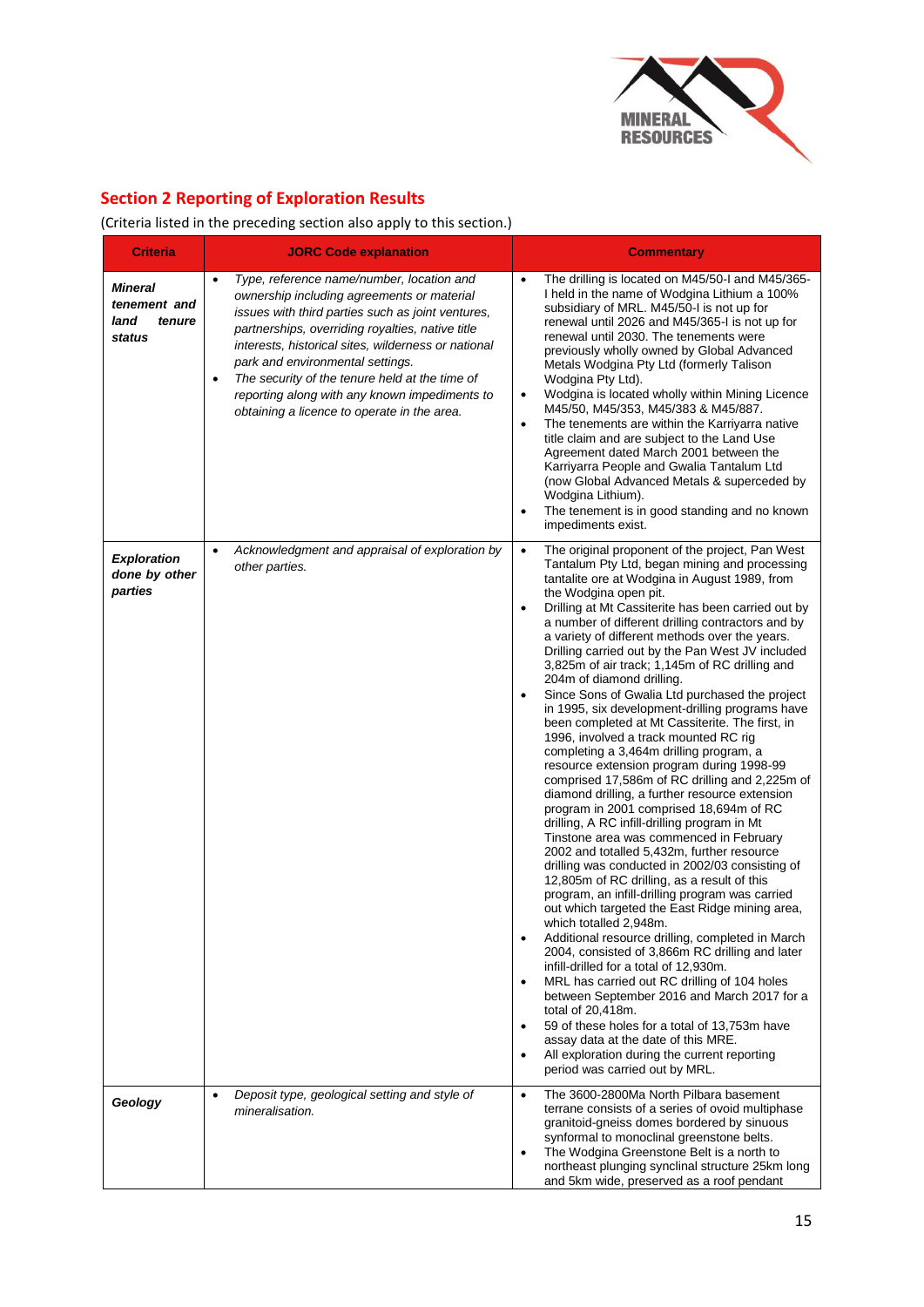

| <b>Criteria</b>                     | <b>JORC Code explanation</b>                                                                                                                                                                                                                                                                                                                                                                                                                                                                                                                                                                                                                                                                                                                                     | <b>Commentary</b>                                                                                                                                                                                                                                                                                                                                                                                                                                                                                                                                                                                                                                                                                                                                                                                                                                                                                                                                                                                                                                                                                                                                                                                                                                                                                                                                                                                                                                                                                                                                                                                                                                                                                                                                                                                                                                                                                                                                                                                                                                                                                                                                                                                                          |
|-------------------------------------|------------------------------------------------------------------------------------------------------------------------------------------------------------------------------------------------------------------------------------------------------------------------------------------------------------------------------------------------------------------------------------------------------------------------------------------------------------------------------------------------------------------------------------------------------------------------------------------------------------------------------------------------------------------------------------------------------------------------------------------------------------------|----------------------------------------------------------------------------------------------------------------------------------------------------------------------------------------------------------------------------------------------------------------------------------------------------------------------------------------------------------------------------------------------------------------------------------------------------------------------------------------------------------------------------------------------------------------------------------------------------------------------------------------------------------------------------------------------------------------------------------------------------------------------------------------------------------------------------------------------------------------------------------------------------------------------------------------------------------------------------------------------------------------------------------------------------------------------------------------------------------------------------------------------------------------------------------------------------------------------------------------------------------------------------------------------------------------------------------------------------------------------------------------------------------------------------------------------------------------------------------------------------------------------------------------------------------------------------------------------------------------------------------------------------------------------------------------------------------------------------------------------------------------------------------------------------------------------------------------------------------------------------------------------------------------------------------------------------------------------------------------------------------------------------------------------------------------------------------------------------------------------------------------------------------------------------------------------------------------------------|
|                                     |                                                                                                                                                                                                                                                                                                                                                                                                                                                                                                                                                                                                                                                                                                                                                                  | separating the Yule and Carlindi granitoid<br>complexes. It is composed principally of<br>interlayered mafic and ultramafic schists and<br>amphibolite, with subordinate komatiite, clastic<br>sediments, BIF and chert. The komatiitic and<br>metasedimentary units within the Wodgina area<br>are tentatively correlated to the Kunagunarrina<br>and Leilira Formations respectively.<br>Archean volcanic activity and sedimentation was<br>$\bullet$<br>followed by the intrusion of Archean granitic<br>batholiths with consequent deformation and<br>metamorphism of the sequence. Late stage<br>granitic intrusions resulted in the emplacement<br>of simple and complex pegmatite sills and<br>barren quartz veins.<br>The Wodgina pegmatite district contains a<br>number of prospective pegmatite groups,<br>including the Wodgina Deposit.<br>The Wodgina lithium mineralisation is hosted<br>$\bullet$<br>within a number of sub-parallel, sub-horizontal,<br>northeast trending pegmatite intrusive bodies<br>which base of the massive pegmatite apparently<br>with a dip at between 5° to 30° to the west-<br>southwest.<br>At this time individual pegmatites vary in<br>strike length from approximately 200m to<br>400m. The thinner near surface pegmatites<br>vary from 10m to 30m in thickness, but<br>vary locally from less than 2m to up to 35m<br>thick. The massive basal pegmatite varies<br>from 120m to 200m thick. The pegmatites<br>intrude the mafic volcanic and<br>metasedimentary host rocks of the<br>surrounding greenstone belt.<br>The lithium in the Cassiterite Pit and shallower<br>$\bullet$<br>pegmatites occurs as 10 - 30 cm long grey-white<br>spodumene crystals within medium grained<br>pegmatites comprising primarily of quartz,<br>feldspar, spodumene and muscovite. Typically<br>the spodumene crystals are oriented orthogonal<br>to the pegmatite contacts. Some zoning of the<br>pegmatites parallel to the contacts is observed,<br>with higher concentrations of spodumene<br>occurring close to the upper contact. In the<br>massive basal pegmatite, the spodumene is<br>distributed within fine-grained quartz, feldspar,<br>spodumene and muscovite matrix. |
| Drill<br>hole<br><b>Information</b> | A summary of all information material to the<br>$\bullet$<br>understanding of the exploration results<br>including a tabulation of the following information<br>for all Material drill holes:<br>easting and northing of the drill hole collar<br>$\circ$<br>elevation or RL (Reduced Level - elevation<br>$\circ$<br>above sea level in metres) of the drill hole<br>collar<br>dip and azimuth of the hole<br>$\circ$<br>down hole length and interception depth<br>$\circ$<br>hole length.<br>$\circ$<br>If the exclusion of this information is justified on<br>the basis that the information is not Material and<br>this exclusion does not detract from the<br>understanding of the report, the Competent<br>Person should clearly explain why this is the | The assets of the Wodgina Tantalum Project<br>$\bullet$<br>have been held in a private equity entity since<br>August 2007. As a result exploration results for<br>the Wodgina Project have not been made public<br>since that time.<br>Collar details attached.                                                                                                                                                                                                                                                                                                                                                                                                                                                                                                                                                                                                                                                                                                                                                                                                                                                                                                                                                                                                                                                                                                                                                                                                                                                                                                                                                                                                                                                                                                                                                                                                                                                                                                                                                                                                                                                                                                                                                            |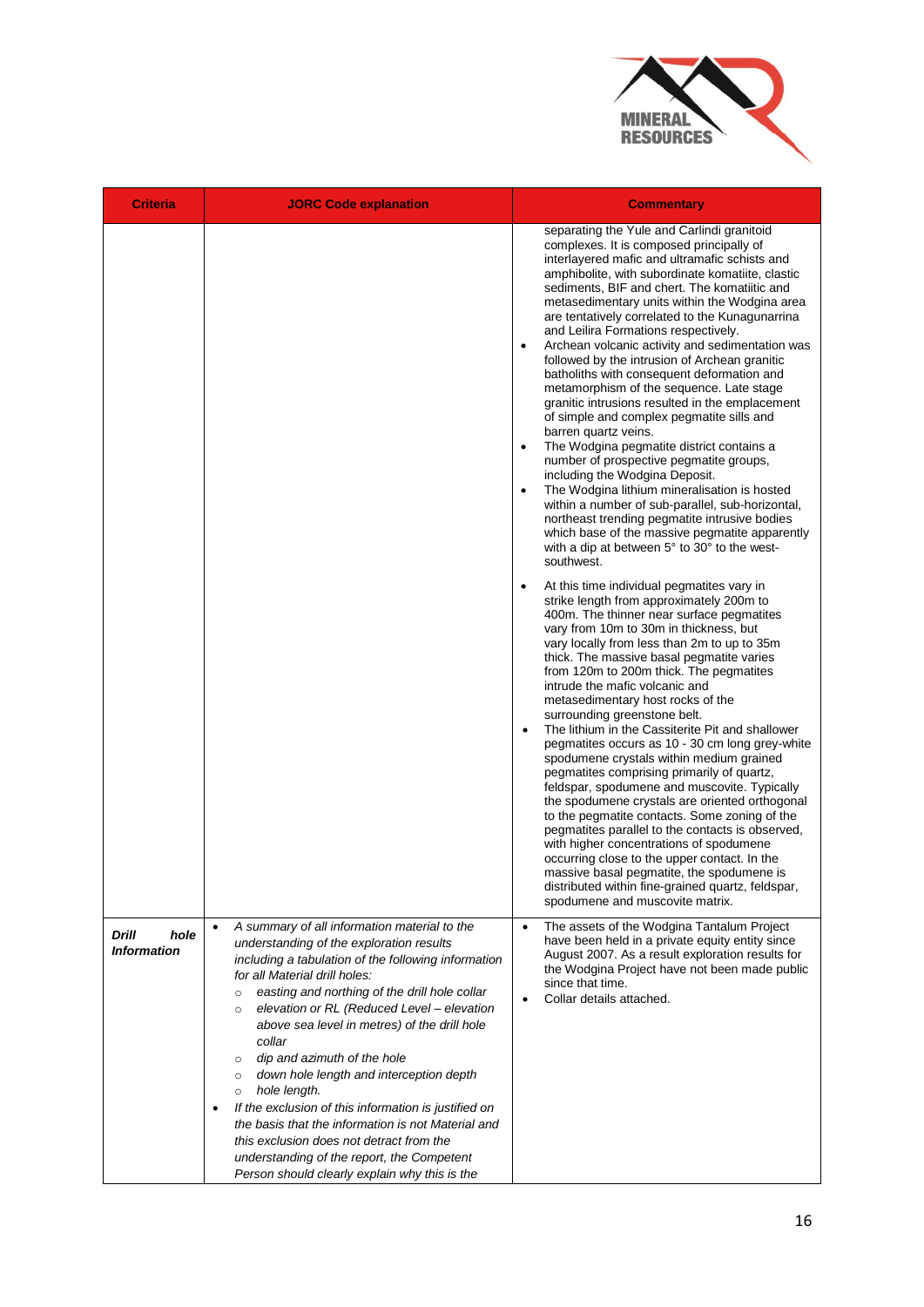

| <b>Criteria</b>                                                                    | <b>JORC Code explanation</b>                                                                                                                                                                                                                                                                                                                                                                                                                                                                                                                                                                                                       | <b>Commentary</b>                                                                                                                                                                                                                                                                                                                                   |
|------------------------------------------------------------------------------------|------------------------------------------------------------------------------------------------------------------------------------------------------------------------------------------------------------------------------------------------------------------------------------------------------------------------------------------------------------------------------------------------------------------------------------------------------------------------------------------------------------------------------------------------------------------------------------------------------------------------------------|-----------------------------------------------------------------------------------------------------------------------------------------------------------------------------------------------------------------------------------------------------------------------------------------------------------------------------------------------------|
|                                                                                    | case.                                                                                                                                                                                                                                                                                                                                                                                                                                                                                                                                                                                                                              |                                                                                                                                                                                                                                                                                                                                                     |
| Data<br>aggregation<br>methods                                                     | In reporting Exploration Results, weighting<br>$\bullet$<br>averaging techniques, maximum and/or<br>minimum grade truncations (eg cutting of high<br>grades) and cut-off grades are usually Material<br>and should be stated.<br>Where aggregate intercepts incorporate short<br>$\bullet$<br>lengths of high grade results and longer lengths<br>of low grade results, the procedure used for such<br>aggregation should be stated and some typical<br>examples of such aggregations should be shown<br>in detail.<br>The assumptions used for any reporting of metal<br>$\bullet$<br>equivalent values should be clearly stated. | Reported exploration results are uncut.<br>$\bullet$<br>Reported aggregate Li <sub>2</sub> O intercepts<br>$\bullet$<br>based on geological intervals of<br>continuous pegmatite greater than or<br>equal to 2m.<br>Reported aggregate Li <sub>2</sub> O intercept grades are a<br>$\bullet$<br>weighted average based on assay interval<br>length. |
| Relationship<br>between<br>mineralisation<br>widths<br>and<br>intercept<br>lengths | These relationships are particularly important in<br>$\bullet$<br>the reporting of Exploration Results.<br>If the geometry of the mineralisation with respect<br>to the drill hole angle is known, its nature should<br>be reported.<br>If it is not known and only the down hole lengths<br>are reported, there should be a clear statement<br>to this effect (eg 'down hole length, true width<br>not known').                                                                                                                                                                                                                   | Apparent thickness as down hole length is<br>reported.                                                                                                                                                                                                                                                                                              |
| <b>Diagrams</b>                                                                    | Appropriate maps and sections (with scales) and<br>$\bullet$<br>tabulations of intercepts should be included for<br>any significant discovery being reported These<br>should include, but not be limited to a plan view<br>of drill hole collar locations and appropriate<br>sectional views.                                                                                                                                                                                                                                                                                                                                      | Appropriate maps and diagrams are included in<br>$\bullet$<br>the body of the MRE Report.                                                                                                                                                                                                                                                           |
| <b>Balanced</b><br>reporting                                                       | Where comprehensive reporting of all<br>$\bullet$<br>Exploration Results is not practicable,<br>representative reporting of both low and high<br>grades and/or widths should be practiced to<br>avoid misleading reporting of Exploration<br>Results.                                                                                                                                                                                                                                                                                                                                                                              | All holes related to the Wodgina drilling program<br>$\bullet$<br>are reported here.                                                                                                                                                                                                                                                                |
| <b>Other</b><br>substantive<br>exploration<br>data                                 | Other exploration data, if meaningful and<br>material, should be reported including (but not<br>limited to): geological observations; geophysical<br>survey results; geochemical survey results; bulk<br>samples - size and method of treatment;<br>metallurgical test results; bulk density,<br>groundwater, geotechnical and rock<br>characteristics; potential deleterious or<br>contaminating substances.                                                                                                                                                                                                                      | No other meaningful data to report.<br>$\bullet$                                                                                                                                                                                                                                                                                                    |
| <b>Further work</b>                                                                | The nature and scale of planned further work (eg<br>$\bullet$<br>tests for lateral extensions or depth extensions<br>or large-scale step-out drilling).<br>Diagrams clearly highlighting the areas of<br>possible extensions, including the main<br>geological interpretations and future drilling<br>areas, provided this information is not<br>commercially sensitive.                                                                                                                                                                                                                                                           | Exploration drilling is ongoing.<br>$\bullet$<br>As part of the main document.                                                                                                                                                                                                                                                                      |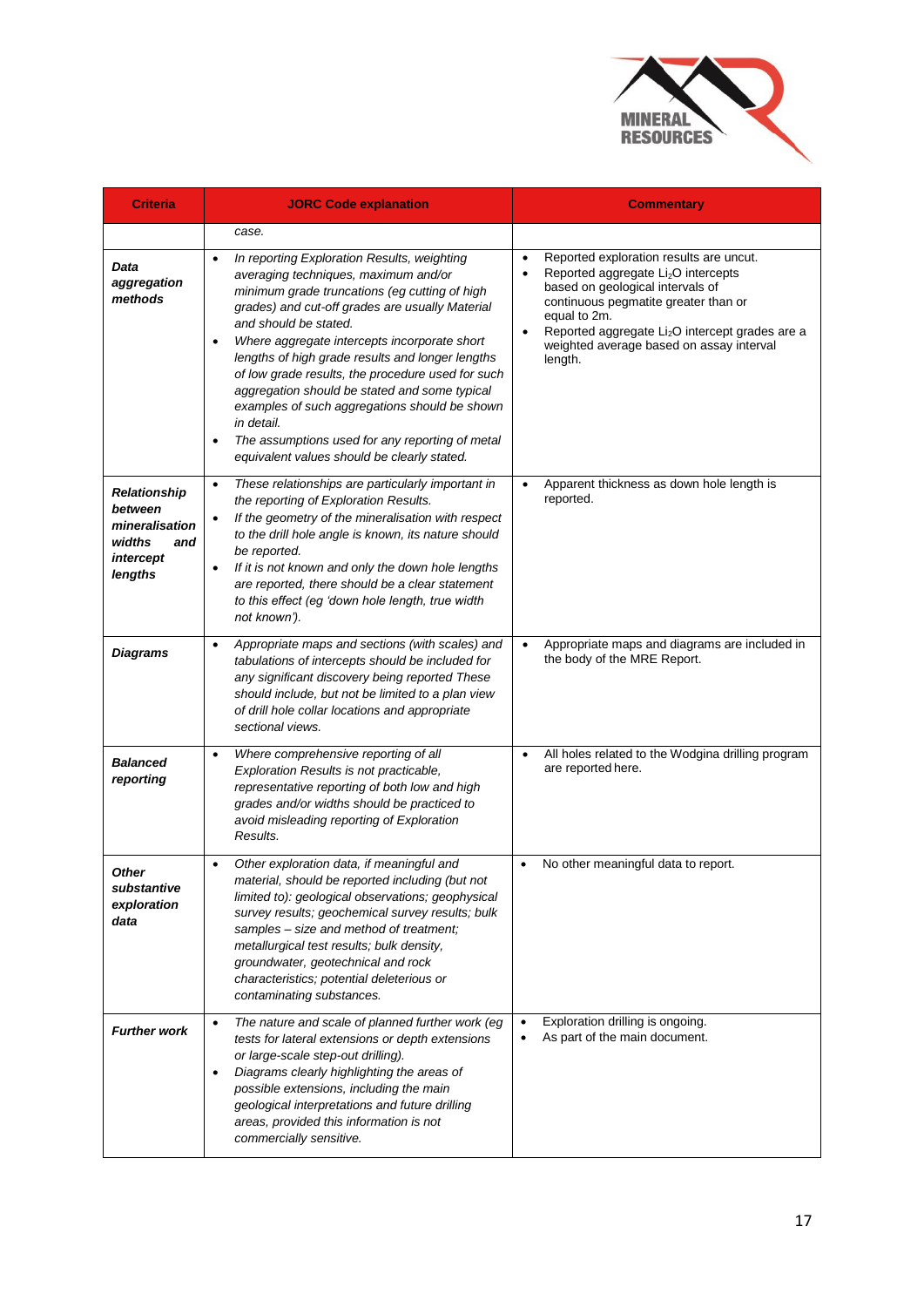

## **Section 3 Estimation and Reporting of Mineral Resources**

## (Criteria listed in section 1, and where relevant in section 2, also apply to this section.)

| <b>Criteria</b>                                  | <b>JORC Code explanation</b>                                                                                                                                                                                                                                                                                                                                                                                                                                                                               | <b>Commentary</b>                                                                                                                                                                                                                                                                                                                                                                                                                                                                                                                                                                                                                                                                                                                                                                                                                                                                                                                                                                           |
|--------------------------------------------------|------------------------------------------------------------------------------------------------------------------------------------------------------------------------------------------------------------------------------------------------------------------------------------------------------------------------------------------------------------------------------------------------------------------------------------------------------------------------------------------------------------|---------------------------------------------------------------------------------------------------------------------------------------------------------------------------------------------------------------------------------------------------------------------------------------------------------------------------------------------------------------------------------------------------------------------------------------------------------------------------------------------------------------------------------------------------------------------------------------------------------------------------------------------------------------------------------------------------------------------------------------------------------------------------------------------------------------------------------------------------------------------------------------------------------------------------------------------------------------------------------------------|
| Database<br>integrity                            | Measures taken to ensure that data has not<br>$\bullet$<br>been corrupted by, for example, transcription or<br>keying errors, between its initial collection and<br>its use for Mineral Resource estimation<br>purposes.<br>Data validation procedures used.                                                                                                                                                                                                                                               | $\bullet$<br>The historic database has been previously<br>validated for a JORC 2012 compliant MRE.<br>The database has also been reviewed and<br>$\bullet$<br>validated using Micromine software.<br>Raw assay files provided digitally by the<br>$\bullet$<br>laboratory have been used and imported.<br>The MRL drilling data has been captured using<br>$\bullet$<br>MRL's standardised database procedures.<br>No database issues have been noted.<br>$\bullet$                                                                                                                                                                                                                                                                                                                                                                                                                                                                                                                         |
| <b>Site visits</b>                               | Comment on any site visits undertaken by the<br>$\bullet$<br>Competent Person and the outcome of those<br>visits.<br>If no site visits have been undertaken indicate<br>$\bullet$<br>why this is the case.                                                                                                                                                                                                                                                                                                 | The Competent Person visited site on 22nd<br>$\bullet$<br>February 2017, and reviewed geology in the<br>Cassiterite Pit, RC drilling, sampling and<br>excavations in the TSF3 area.                                                                                                                                                                                                                                                                                                                                                                                                                                                                                                                                                                                                                                                                                                                                                                                                         |
| Geological<br>interpretation                     | Confidence in (or conversely, the uncertainty of)<br>$\bullet$<br>the geological interpretation of the mineral<br>deposit.<br>Nature of the data used and of any assumptions<br>$\bullet$<br>made.<br>The effect, if any, of alternative interpretations<br>$\bullet$<br>on Mineral Resource estimation.<br>The use of geology in guiding and controlling<br>$\bullet$<br>Mineral Resource estimation.<br>The factors affecting continuity both of grade<br>$\bullet$<br>and geology.                      | Confidence in the geological interpretation is<br>$\bullet$<br>considered to be moderately high, outcrop is<br>exposed in open pit floors and walls and drilling<br>data at a spacing of 25x25m, which provides<br>sufficient information to define the mineralised<br>pegmatite lenses.<br>The structural controls on the pegmatites are<br>$\bullet$<br>relatively complex resulting in folded and faulted<br>outcomes, which prevent a high level of<br>certainty. This is most apparent to the west<br>where vertical pegmatites are interpreted,<br>without appropriately orientated drilling.<br>Uncertainty related to the identification of the<br>$\bullet$<br>mineralisation has been simplified by the<br>assumption that all mineralisation is contained<br>within pegmatite - a readily identified rock<br>contrasting strongly with the surrounding host<br>rocks.<br>The logged, interpreted and wireframe geology<br>has been assumed to be the mineralisation<br>boundary. |
| <b>Dimensions</b>                                | The extent and variability of the Mineral<br>$\bullet$<br>Resource expressed as length (along strike or<br>otherwise), plan width, and depth below surface<br>to the upper and lower limits of the Mineral<br>Resource.                                                                                                                                                                                                                                                                                    | A total of 40 separate pegmatite lenses have<br>$\bullet$<br>been interpreted. Individually they extend over<br>strike lengths of between 100m and 1000m;<br>with a project strike extending over 1.4km.<br>Cross strike extents range from 50 to 300m for<br>individual lenses, with vertical thicknesses of<br>the lenses ranging from 5 to 50m.<br>The pegmatite lenses have been interpreted to<br>a maximum depth of 300m below the surface.<br>The Li <sub>2</sub> O area of the resource consists of two<br>$\bullet$<br>main areas of the Cassiterite deposit,<br>respectively 200m x 300m and 100m x 200m.                                                                                                                                                                                                                                                                                                                                                                         |
| <b>Estimation</b><br>and modelling<br>techniques | The nature and appropriateness of the<br>$\bullet$<br>estimation technique(s) applied and key<br>assumptions, including treatment of extreme<br>grade values, domaining, interpolation<br>parameters and maximum distance of<br>extrapolation from data points. If a computer<br>assisted estimation method was chosen include<br>a description of computer software and<br>parameters used.<br>The availability of check estimates, previous<br>$\bullet$<br>estimates and/or mine production records and | All modelling and estimation has been carried<br>$\bullet$<br>out in Micromine 2016 (SP5) software.<br>A conventional rotated, sub-celled block model<br>$\bullet$<br>framework has been set up. Cell sizes are<br>based on approximately half to one quarter the<br>nominal drill hole spacing. (5m East x 10m<br>North x 2.5m RL). Sub-cells are 1m East, 1m<br>North and 0.5m RL to provide a detailed<br>representation of the pegmatites.<br>Block model grade estimates have been<br>$\bullet$<br>generated using Ordinary Kriging interpolation.<br>Search and sample number parameters have<br>been set up following variography and Kriging                                                                                                                                                                                                                                                                                                                                        |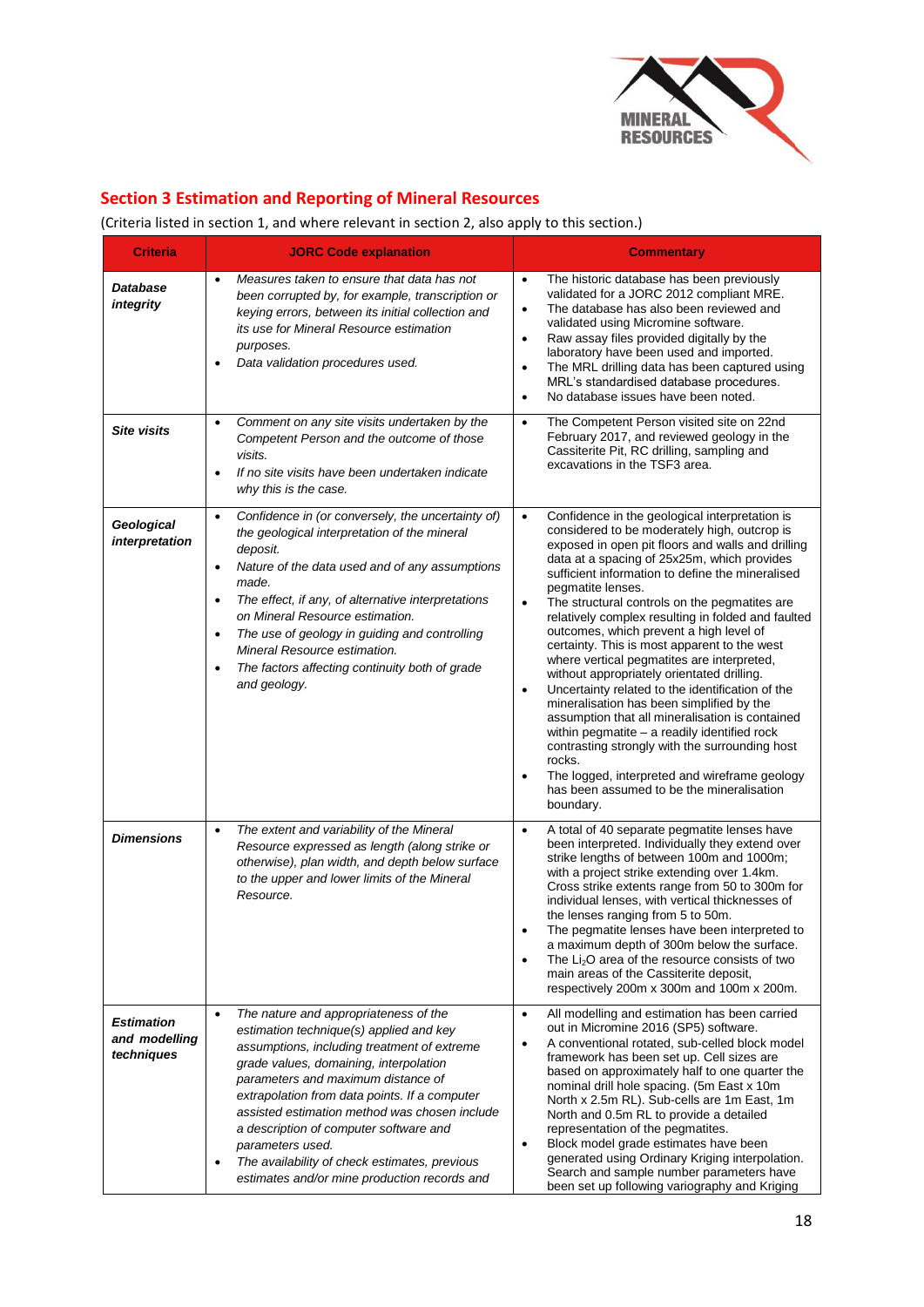

| <b>Criteria</b>                                      | <b>JORC Code explanation</b>                                                                                                                                                                                                                                                                                                                                                                                                                                                                                                                                                                                                                                                                                                                                                                                                                                                                                                                                                 | <b>Commentary</b>                                                                                                                                                                                                                                                                                                                                                                                                                                                                                                                                                                                                                                                                                                                                                                                                                                                                            |
|------------------------------------------------------|------------------------------------------------------------------------------------------------------------------------------------------------------------------------------------------------------------------------------------------------------------------------------------------------------------------------------------------------------------------------------------------------------------------------------------------------------------------------------------------------------------------------------------------------------------------------------------------------------------------------------------------------------------------------------------------------------------------------------------------------------------------------------------------------------------------------------------------------------------------------------------------------------------------------------------------------------------------------------|----------------------------------------------------------------------------------------------------------------------------------------------------------------------------------------------------------------------------------------------------------------------------------------------------------------------------------------------------------------------------------------------------------------------------------------------------------------------------------------------------------------------------------------------------------------------------------------------------------------------------------------------------------------------------------------------------------------------------------------------------------------------------------------------------------------------------------------------------------------------------------------------|
|                                                      | whether the MRE takes appropriate account of<br>such data.<br>The assumptions made regarding recovery of<br>$\bullet$<br>by-products.<br>Estimation of deleterious elements or other non-<br>grade variables of economic significance (eg<br>sulphur for acid mine drainage characterisation).<br>In the case of block model interpolation, the<br>$\bullet$<br>block size in relation to the average sample<br>spacing and the search employed.<br>Any assumptions behind modelling of selective<br>$\bullet$<br>mining units.<br>Any assumptions about correlation between<br>$\bullet$<br>variables.<br>Description of how the geological interpretation<br>was used to control the resource estimates.<br>Discussion of basis for using or not using grade<br>$\bullet$<br>cutting or capping.<br>The process of validation, the checking process<br>$\bullet$<br>used, the comparison of model data to drill hole<br>data, and use of reconciliation data if available. | Neighbourhood Analysis.<br>Estimation is carried out in three passes, with a<br>$\bullet$<br>first search of 60m x 60m x 10m, a second<br>search of 120m x 120m x 10m and a final pass<br>of 200m x 200m x 25m.<br>Primary estimation is carried out on Li2O%.<br>$\bullet$<br>Estimation is limited to material coded as<br>$\bullet$<br>pegmatite.<br>Estimation is carried out in unfolded space.<br>$\bullet$<br>A top cut of 4% Li <sub>2</sub> O has been used to mitigate<br>$\bullet$<br>the effect of a small number of high grade<br>outliers.<br>Block model validation has been carried out by<br>$\bullet$<br>several methods, including:<br>Drill Hole Plan and Section Review<br>$\circ$<br>Model versus Data Statistics by Domain<br>$\circ$<br>Easting, northing and RL swathe plots<br>$\circ$<br>All validation methods have produced<br>$\bullet$<br>acceptable results. |
| <b>Moisture</b>                                      | Whether the tonnages are estimated on a dry<br>$\bullet$<br>basis or with natural moisture, and the method<br>of determination of the moisture content.                                                                                                                                                                                                                                                                                                                                                                                                                                                                                                                                                                                                                                                                                                                                                                                                                      | Tonnages are estimated on a dry basis.<br>$\bullet$                                                                                                                                                                                                                                                                                                                                                                                                                                                                                                                                                                                                                                                                                                                                                                                                                                          |
| <b>Cut-off</b><br>parameters                         | The basis of the adopted cut-off grade(s) or<br>$\bullet$<br>quality parameters applied.                                                                                                                                                                                                                                                                                                                                                                                                                                                                                                                                                                                                                                                                                                                                                                                                                                                                                     | Economic analysis is not available as yet, so<br>$\bullet$<br>the resource has been reported at a range of<br>cut-offs.                                                                                                                                                                                                                                                                                                                                                                                                                                                                                                                                                                                                                                                                                                                                                                      |
| <b>Mining factors</b><br>or<br>assumptions           | Assumptions made regarding possible mining<br>$\bullet$<br>methods, minimum mining dimensions and<br>internal (or, if applicable, external) mining<br>dilution. It is always necessary as part of the<br>process of determining reasonable prospects for<br>eventual economic extraction to consider<br>potential mining methods, but the assumptions<br>made regarding mining methods and<br>parameters when estimating Mineral Resources<br>may not always be rigorous. Where this is the<br>case, this should be reported with an<br>explanation of the basis of the mining<br>assumptions made.                                                                                                                                                                                                                                                                                                                                                                          | Mining is assumed to be by conventional open<br>$\bullet$<br>pit. No mining factors have been applied to the<br>resource model.<br>As the pegmatite lenses interpolated for Li <sub>2</sub> O<br>$\bullet$<br>have relatively limited vertical extent (generally<br>less than 200m below the current topography)<br>no lower limit has been placed on the likelihood<br>of extraction.                                                                                                                                                                                                                                                                                                                                                                                                                                                                                                       |
| <b>Metallurgical</b><br>factors<br>or<br>assumptions | The basis for assumptions or predictions<br>$\bullet$<br>regarding metallurgical amenability. It is always<br>necessary as part of the process of determining<br>reasonable prospects for eventual economic<br>extraction to consider potential metallurgical<br>methods, but the assumptions regarding<br>metallurgical treatment processes and<br>parameters made when reporting Mineral<br>Resources may not always be rigorous. Where<br>this is the case, this should be reported with an<br>explanation of the basis of the metallurgical<br>assumptions made.                                                                                                                                                                                                                                                                                                                                                                                                         | No assumptions applied<br>$\bullet$                                                                                                                                                                                                                                                                                                                                                                                                                                                                                                                                                                                                                                                                                                                                                                                                                                                          |
| <b>Environmental</b><br>factors<br>or                | Assumptions made regarding possible waste<br>$\bullet$<br>and process residue disposal options. It is<br>always necessary as part of the process of                                                                                                                                                                                                                                                                                                                                                                                                                                                                                                                                                                                                                                                                                                                                                                                                                          | The Wodgina Project is an active mining area<br>$\bullet$<br>and has a history of mining.<br>No environmental assumptions have been<br>$\bullet$                                                                                                                                                                                                                                                                                                                                                                                                                                                                                                                                                                                                                                                                                                                                             |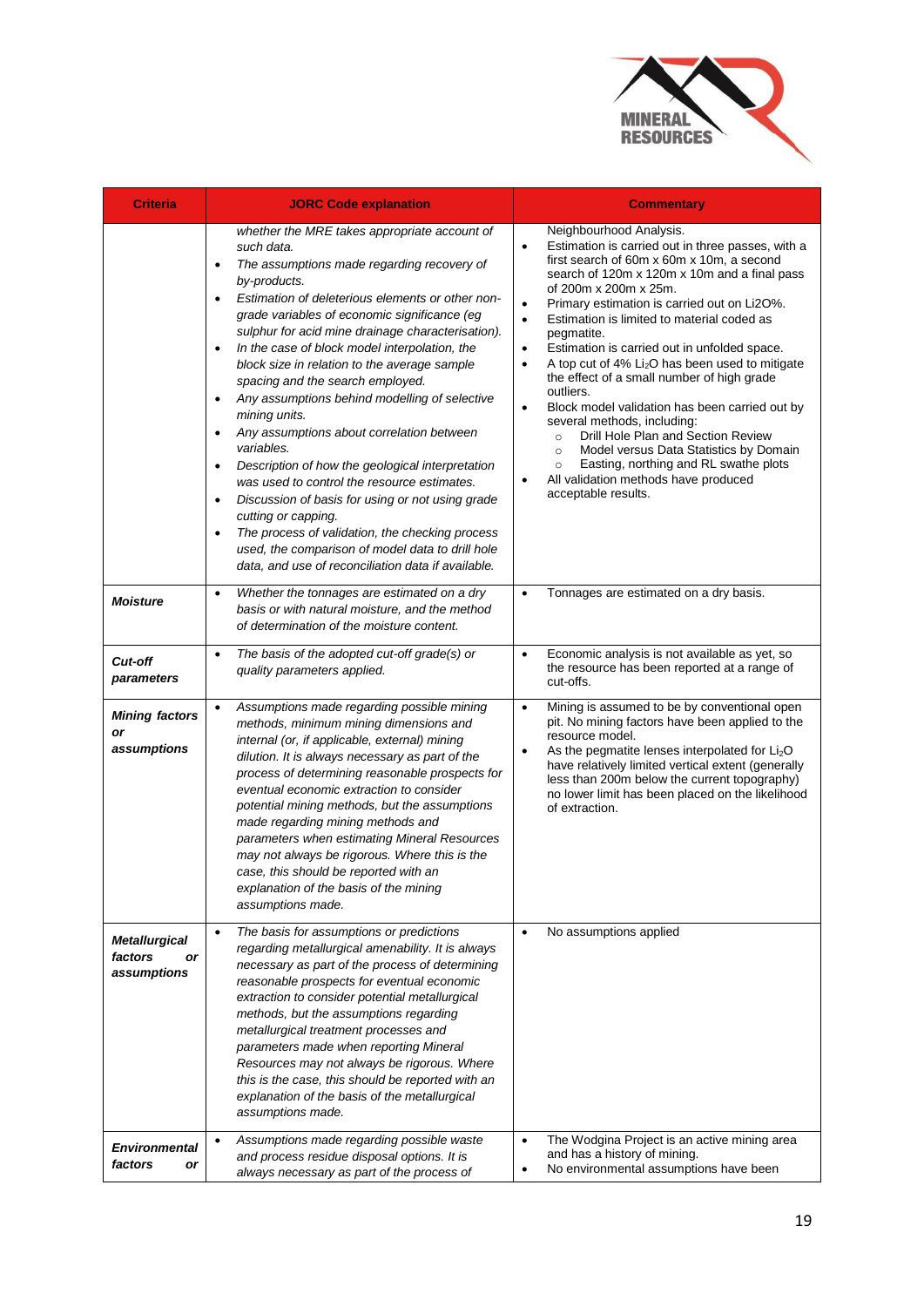

| <b>Criteria</b>                                      | <b>JORC Code explanation</b>                                                                                                                                                                                                                                                                                                                                                                                                                                                                                                                                                                                                       | <b>Commentary</b>                                                                                                                                                                                                                                                                                                                                                                                                                                                                                                                                                                                                                                                                                                                                                                                                                                                                                                                                                 |
|------------------------------------------------------|------------------------------------------------------------------------------------------------------------------------------------------------------------------------------------------------------------------------------------------------------------------------------------------------------------------------------------------------------------------------------------------------------------------------------------------------------------------------------------------------------------------------------------------------------------------------------------------------------------------------------------|-------------------------------------------------------------------------------------------------------------------------------------------------------------------------------------------------------------------------------------------------------------------------------------------------------------------------------------------------------------------------------------------------------------------------------------------------------------------------------------------------------------------------------------------------------------------------------------------------------------------------------------------------------------------------------------------------------------------------------------------------------------------------------------------------------------------------------------------------------------------------------------------------------------------------------------------------------------------|
| assumptions                                          | determining reasonable prospects for eventual<br>economic extraction to consider the potential<br>environmental impacts of the mining and<br>processing operation. While at this stage the<br>determination of potential environmental<br>impacts, particularly for a greenfields project,<br>may not always be well advanced, the status of<br>early consideration of these potential<br>environmental impacts should be reported.<br>Where these aspects have not been considered<br>this should be reported with an explanation of<br>the environmental assumptions made.                                                       | made or considered as part of this estimate.                                                                                                                                                                                                                                                                                                                                                                                                                                                                                                                                                                                                                                                                                                                                                                                                                                                                                                                      |
| <b>Bulk density</b>                                  | Whether assumed or determined. If assumed,<br>$\bullet$<br>the basis for the assumptions. If determined, the<br>method used, whether wet or dry, the frequency<br>of the measurements, the nature, size and<br>representativeness of the samples.<br>The bulk density for bulk material must have<br>$\bullet$<br>been measured by methods that adequately<br>account for void spaces (vugs, porosity, etc.),<br>moisture and differences between rock and<br>alteration zones within the deposit.<br>Discuss assumptions for bulk density estimates<br>$\bullet$<br>used in the evaluation process of the different<br>materials. | Dry Bulk density of the rock types within the<br>$\bullet$<br>estimated area has been assigned based on<br>the division of rock type and weathering<br>condition.<br>The source data was the conclusions of the<br>$\bullet$<br>May 2006 Study by Arthur and MacDonald. In<br>this study specific gravity determinations were<br>obtained for over 200 different samples. These<br>results were compared to core bulk density<br>measurements and values used historically.<br>The conclusion derived a table of<br>recommended bulk density values to be used in<br>future resource modelling work. One exception<br>was made whereby the recommended value for<br>transitional metasediments was lowered from<br>2.98 to 2.8gm/cm3. A value of 1.8gm/cm3 has<br>been assigned to unconsolidated fill within the<br>pits.<br>The assigned values adequately account for the<br>$\bullet$<br>different primary rock types and weathering<br>state of those rocks. |
| <b>Classification</b>                                | The basis for the classification of the Mineral<br>$\bullet$<br>Resources into varying confidence categories.<br>Whether appropriate account has been taken of<br>$\bullet$<br>all relevant factors (ie relative confidence in<br>tonnage/grade estimations, reliability of input<br>data, confidence in continuity of geology and<br>metal values, quality, quantity and distribution of<br>the data).<br>Whether the result appropriately reflects the<br>Competent Person's view of the deposit.<br>The results of any audits or reviews of MREs.                                                                               | The mineral resource has been classified in the<br>$\bullet$<br>indicated and inferred categories, in accordance<br>with the 2012 Australasian Code for Reporting<br>of Mineral Resources and Ore Reserves (JORC<br>Code). A range of criteria has been considered<br>in determining this classification including:<br>Geological and grade continuity<br>$\bullet$<br>Data quality.<br>$\bullet$<br>Drill hole spacing.<br>٠<br>Modelling technique and kriging output<br>parameters.<br>The Competent Person is in agreement with<br>$\bullet$<br>this classification of the resource.<br>No audits have been carried out.<br>$\bullet$                                                                                                                                                                                                                                                                                                                         |
| <b>Audits</b><br>or<br>reviews                       |                                                                                                                                                                                                                                                                                                                                                                                                                                                                                                                                                                                                                                    |                                                                                                                                                                                                                                                                                                                                                                                                                                                                                                                                                                                                                                                                                                                                                                                                                                                                                                                                                                   |
| Discussion of<br>relative<br>accuracy/<br>confidence | Where appropriate a statement of the relative<br>$\bullet$<br>accuracy and confidence level in the MRE using<br>an approach or procedure deemed appropriate<br>by the Competent Person. For example, the<br>application of statistical or geostatistical<br>procedures to quantify the relative accuracy of<br>the resource within stated confidence limits, or, if<br>such an approach is not deemed appropriate, a<br>qualitative discussion of the factors that could<br>affect the relative accuracy and confidence of<br>the estimate.                                                                                        | The risk assessment review which has been<br>$\bullet$<br>carried out on the Wodgina Pegmatites $Li2O$<br>Resource Estimate is qualitative in nature and<br>based on the general approach used by<br>resource estimation practitioners and<br>consultants to indicate in relative terms the level<br>of risk or uncertainty that may exist with respect<br>to resource estimation which have cumulative<br>effects on project outcomes.<br>Relative levels of risk have been assessed as<br>$\bullet$<br>generally low occasionally tending towards<br>moderate with respect to certain aspects of the<br>estimation.                                                                                                                                                                                                                                                                                                                                             |